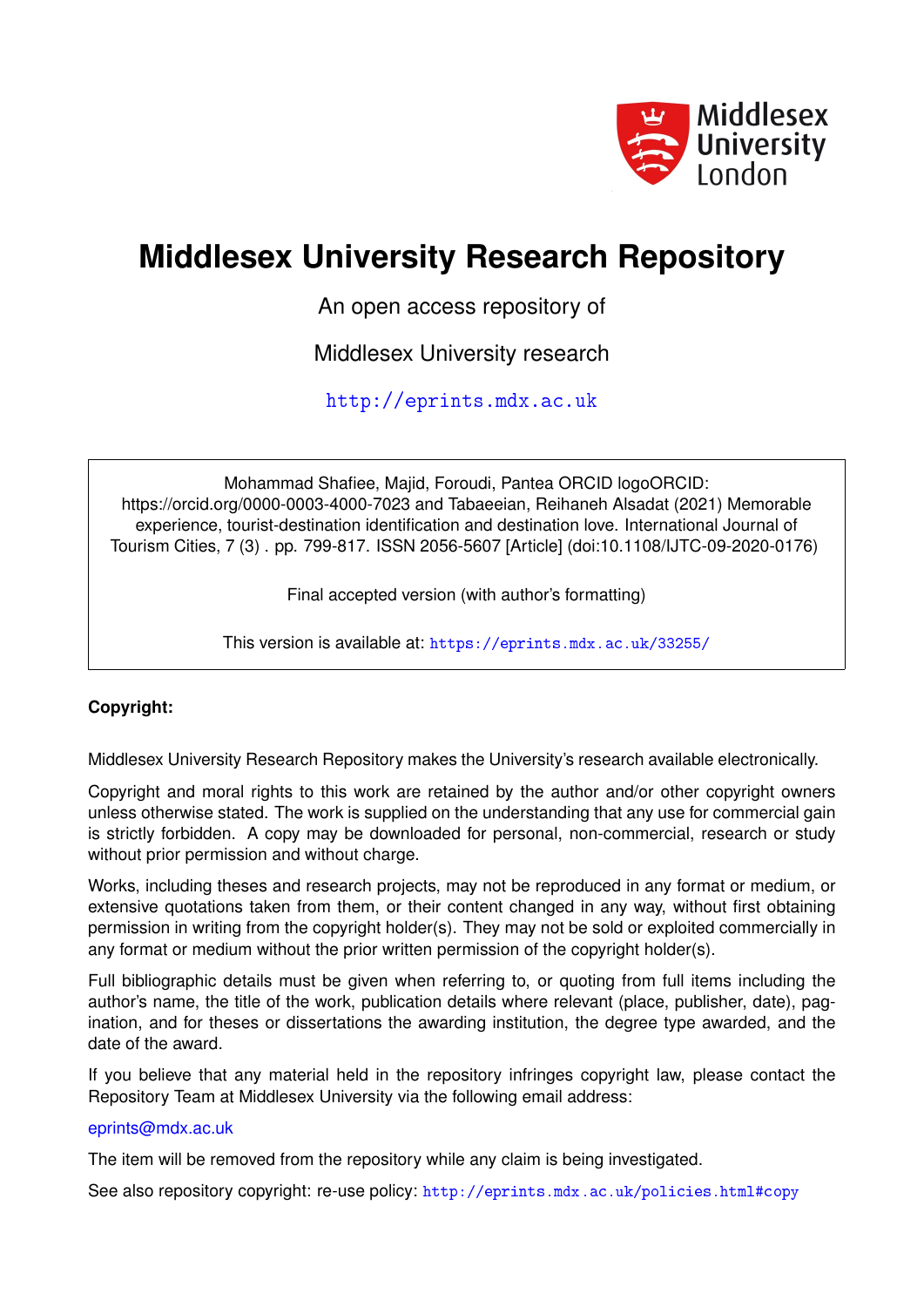# **Memorable Experience, Tourist-Destination Identification and**

# **Destination Love**

**Majid Shafiee** 

## **Pantea Foroudi**

## **Reihane Tabaeeian**

International Journal of Tourism Cities

#### **Abstract**

**Purpose** – This paper is aimed to investigate the impact of memorable destination experience and destination attractiveness on tourist-destination identification and destination love. It also investigates the moderating role of gender.

**Design/methodology/approach** – Using the cluster sampling method, the study selected cities of a developing country with the most popular destinations. A questionnaire survey was employed to collect data from a sample of foreign and domestic tourists. To test the research model, a covariance-based structural equation modelling approach was adopted.

**Findings** – According to the results, destination attractiveness and memorable experience had a positive effect on tourist-destination identification. Similarly, tourist-destination identification positively influenced destination love. In addition, destination love impacts the intention to revisit and word-of-mouth. Finally, the results indicate that gender moderates some of these relationships.

**Originality/value** – Understanding what items can create strong bonds between destination and tourist is of great importance. By providing a validated conceptual model that traces the relationship between memorable experience, destination attractiveness, and tourist-destination identification through cognitive, affective, and evaluative dimensions, this study attempts to answer prior calls for examination from the viewpoint of tourism scholars.

**Keywords** – Destination attractiveness; destination love; memorable travel experience; touristdestination identification; word-of-mouth.

**Paper type** – Research paper

Shafiee, M.M., Foroudi, P., and Tabaeeian, R. A. (2021) Memorable Experience, Tourist-Destination Identification and Destination Love, *International Journal of Tourism Cities*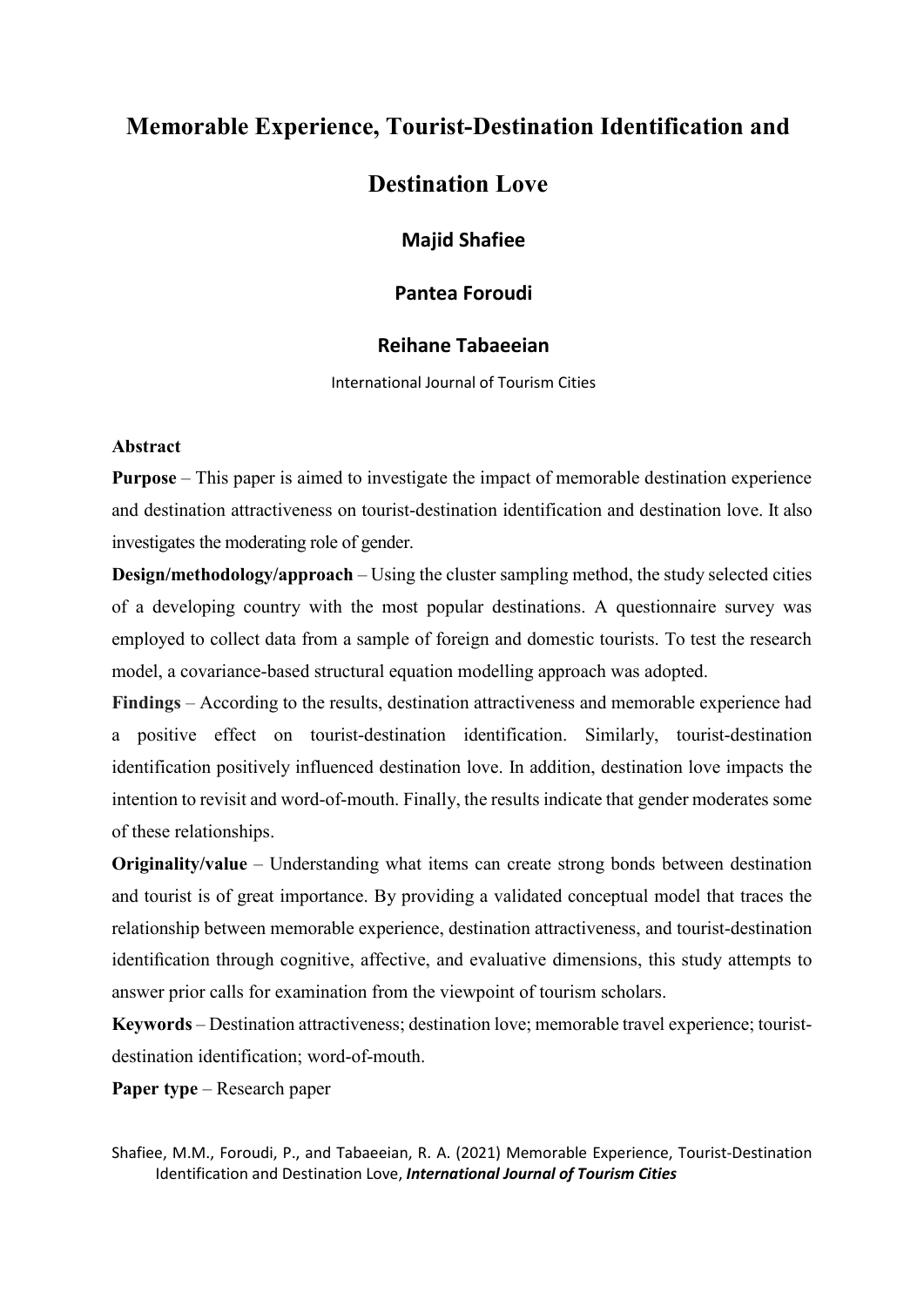#### **1. Introduction**

In the current world, the importance of tourism cities for a country's economy becomes more significant, specifically through direct and indirect employment opportunities, income creation, and influence on the residents' quality of life (Shafiee et al., 2013). Therefore, the tourism industry studies have made great progress over the past few decades. Moreover, a considerable body of research has sought tourism destination marketing (Gartner and Ruzzier, 2011; Shafiee, 2018), the destinations as a brand (Garcia et al., 2012; Hankinson, 2015), and destinations and cities identity (Lai et al., 2021; Sadeque et al., 2020; Zandvliet et al., 2006) that lead us to the concept of tourist-destination relationship. Haumann et al. (2014) believe that identity is the base of this relationship. Destinations can be identifiable (Hallak et al., 2015), thus touristdestination identification can explain relationships between tourists and destinations(Haumann et al., 2014), and can form a traveller's attitude toward a destination (Pereira et al. 2019). Swanson (2017) indicated that tourists, when visiting destinations, like to identify themselves with those destinations, and this identification impacts their behaviour. Various other studies have also focused on the relationships between place and identity (Foroudi et al., 2020) and determined effective factors in the relationship with tourist identification, as well as its outcomes (Kumar and Kaushik, 2018; Palmer et al., 2013; Shafiee et al., 2020; So et al., 2017; Wang et al., 2014; Ye et al., 2014). However, exploring different antecedents of touristdestination identification and its outcomes needs more work (So et al., 2017).

Among the previous research, which explored these antecedents and outcomes, So et al. (2017) and Elbedweihy et al. (2016), for example, considered the effect of brand attractiveness on customer identification. Moreover, the effect of experience on identification was explored by Stokburger-Sauer et al. (2012). Hosany et al. (2014) and Swanson (2015) have also shown that tourists can feel love for destinations. However, this research provides a number of important insights, particularly in regard to how memorable experience and destination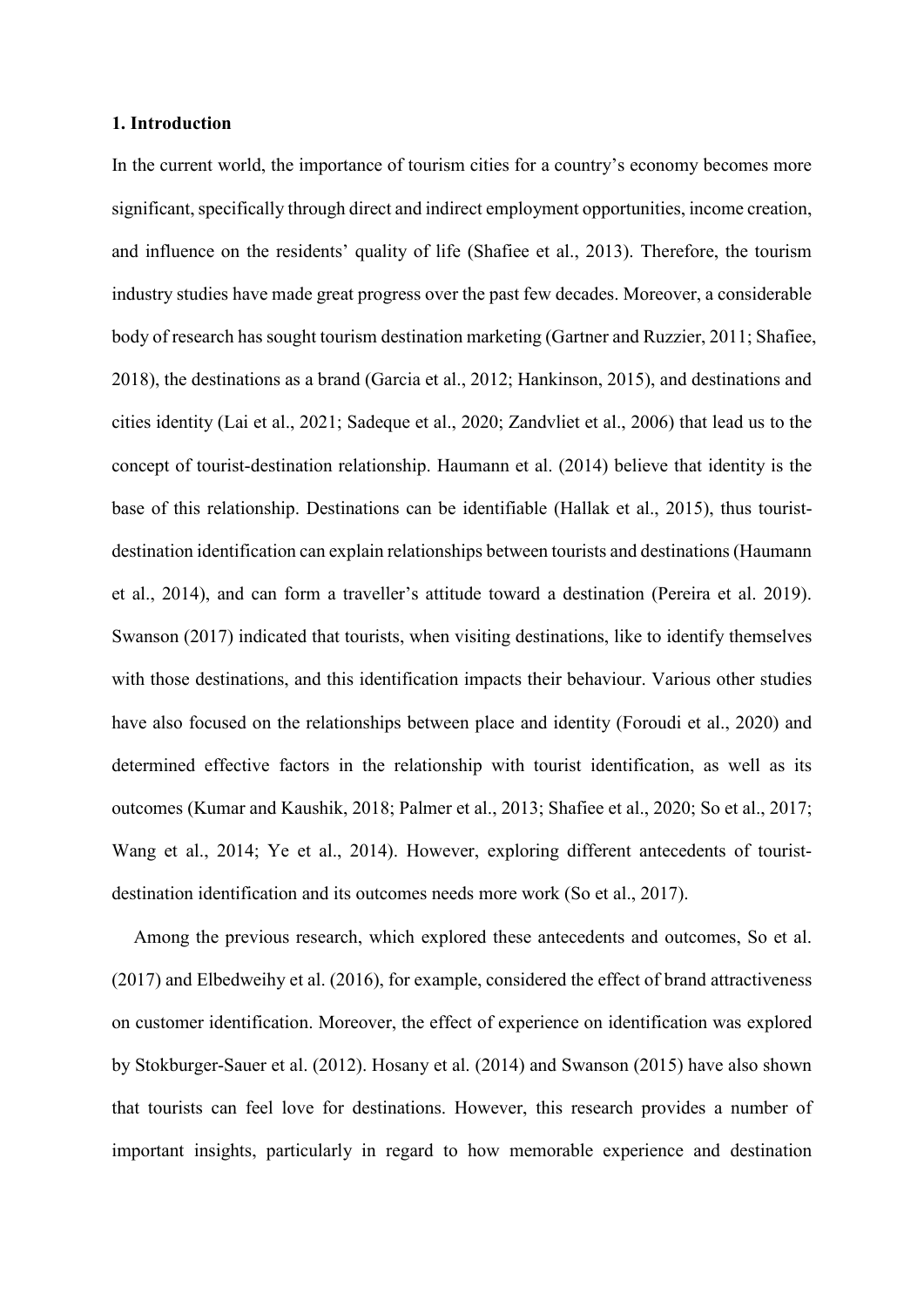attractiveness relate to dimensions of tourist-destination identification and tourist behaviour in destination marketing (i.e., destination love, WOM, and revisit intention). These relationships are interesting because they bridge important domains of tourist research (i.e., experience, identification, and tourist behaviour) that seem related but seldom amalgamated. This research seeks to fill this gap by examining the antecedents and consequences of tourist-destination identification.

The cities of Iran have diversity in ecology and historical symbology related to different periods of time, tombs of prominent people, unique architecture, rich culture, and unique music and customs that can attract tourists. Regarding the intense competition among tourism cities in attracting tourists, conducting research on key factors that affect tourist-destination identification, and pursuing their impacts on desirable outcomes can help gain competitive advantage. Thus, the contribution of this research is to extend this knowledge by providing a validated conceptual model that investigates the mentioned relationships in urban cities. Therefore, considering tourist-destination identification, and the ways to create it, can help to promote cities brand.

In the following sections, we first offer a brief review of the research constructs. Next, the methodology employed to examine the proposed conceptual model is described. Finally, the authors conclude with a discussion of the theoretical significance of this study and suggest avenues for future research.

#### **2. Literature Review and Hypotheses Development**

In this section, we elaborate on all the variables in our conceptual model, as well as their relationships, using previous literature to support the hypotheses. We first explain touristdestination identification and its underlying theory. Then we describe the relationship between tourist-destination identification with memorable experience and destination attractiveness on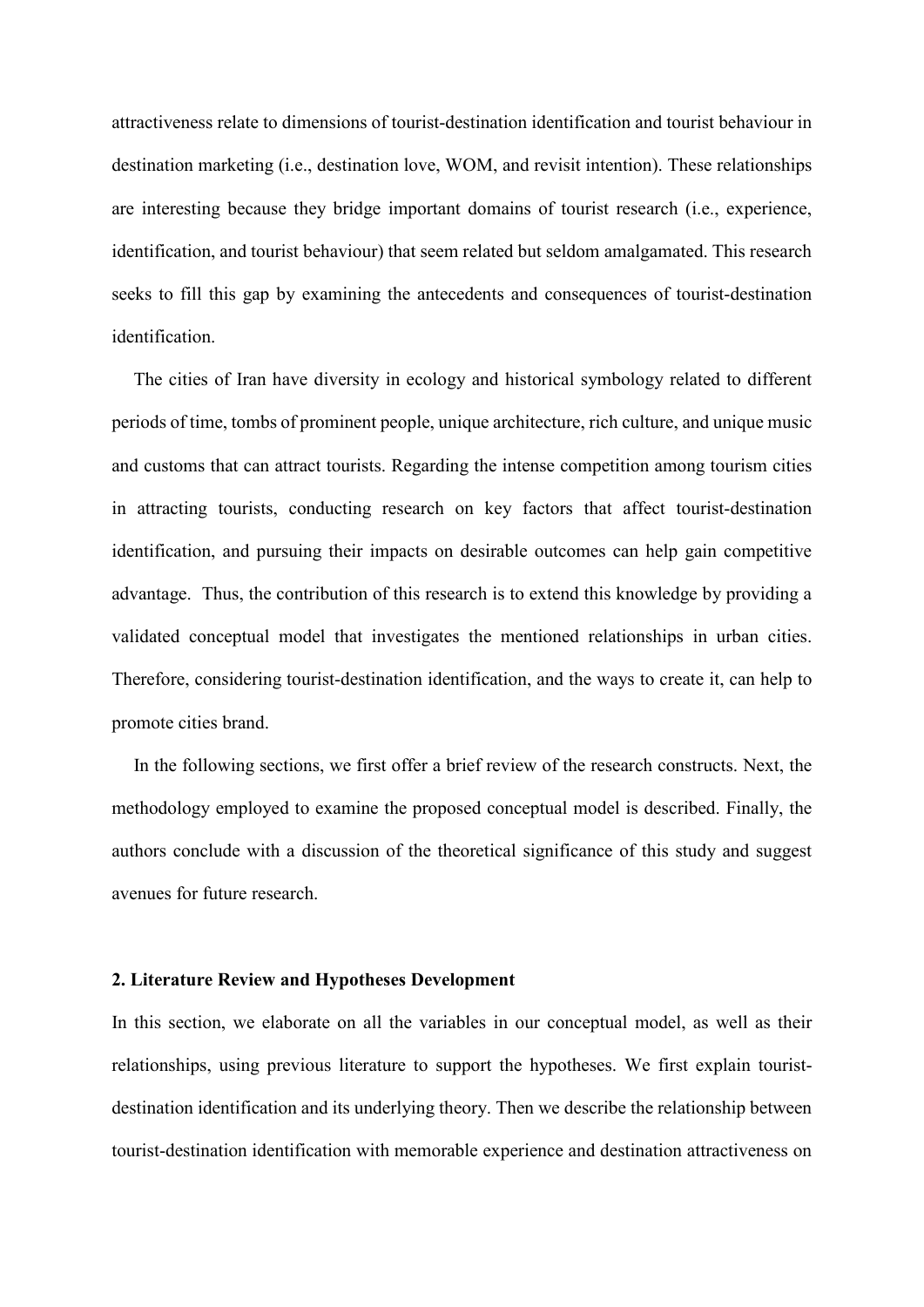the one hand, and with destination love and its consequences (i.e., destination love, WOM, and revisit intention) on the other hand. We also elaborate on the moderating role of gender in the relationship between tourist-destination identification and destination love.

#### *2.1. Tourist-destination identification*

In today's world, the geographic and social boundaries have become blurred, due to globalization and the advancement of information and communication technology (ICT). With modernization and urbanization, people tend to open up and want to know more about the world. Societies share and exchange knowledge, culture, and ideas and influence each other (Drouhot and Nee 2019; Shafiee et al., 2013). This creates societies in which people's identities are determined by what they consume and where they visit. This also allows for a greater cultural experience, which in turn, can contribute to social identity (Chapman, 2010). Social identity theory explains how people tend to classify themselves into various social categories as a means of determining their identity with larger groups (Tajfel and Turner, 1979). Jenkins (2000) believes social identity indicates the unity or similarity of individuals in a specific time and place. In other words, it is a sense of connectedness with the emotional significance of belonging to a group (Hultman et al., 2015).

Regarding the marketing area, customers express their identities through their everyday choices. They are often looking for new ways to express their identities, and brands are used to meet those needs (Cătălin and Andreea, 2014), and signalling to others as to what kind of person they are. Thus, they use brands as symbols within an individual's identity and lifestyle (Stets and Serpe, 2013). Like brands, destinations have identities. In the tourism industry, identification is creating a meaningful connection between tourists and a place (Zenker et al., 2017), and a tourist defines him- or herself in terms of that feeling (Mael and Ashforth, 1992). Culture, history, symbols, people, and lifestyle of a place can also become a part of a tourist's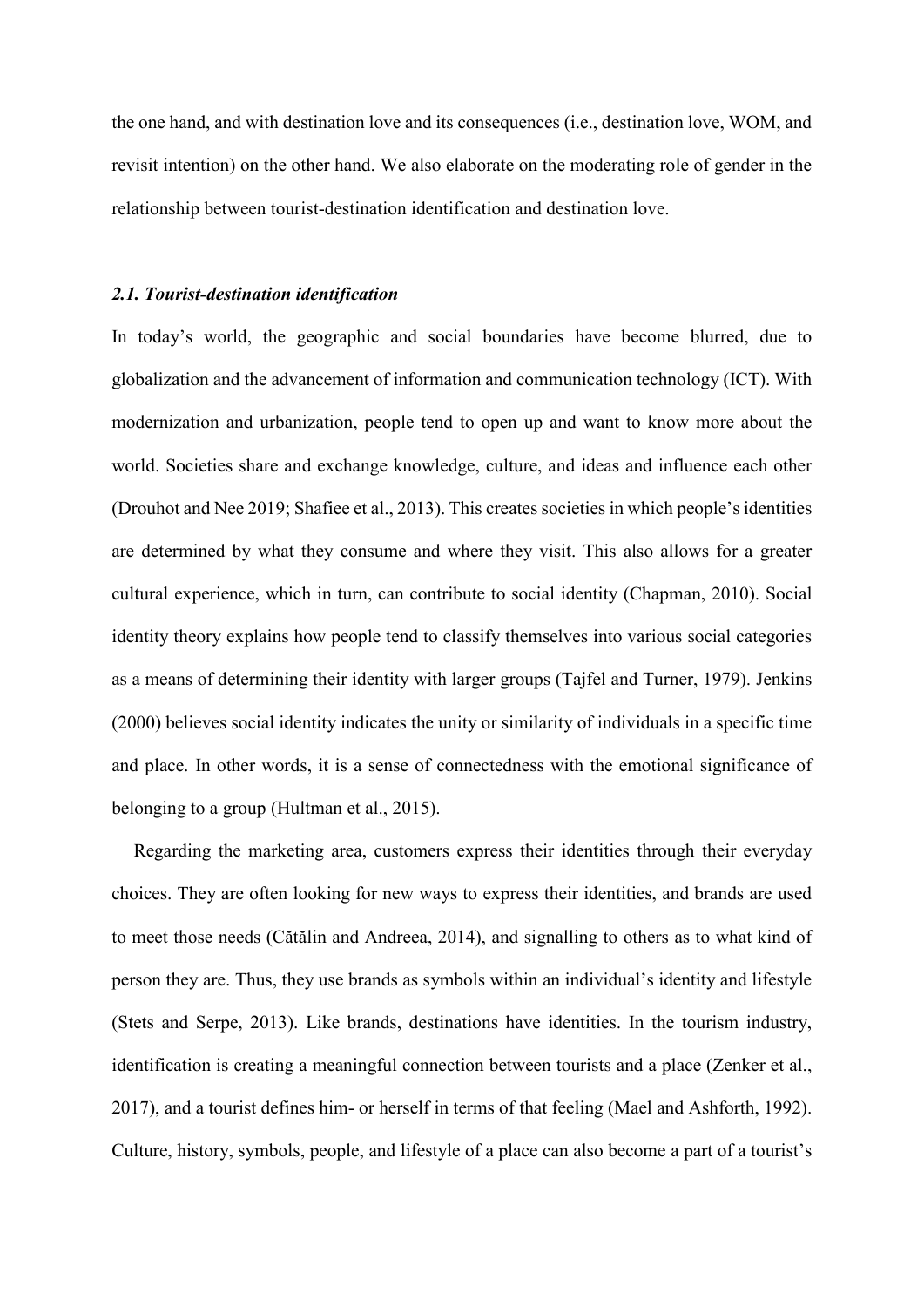self-concept and reflect strong symbolic human values (Hultman et al., 2015). Tourists often tend to identify themselves with particular places that reflect their self-identity (Foroudi et al., 2018). In other words, in tourist-destination identification, tourists assume the identity of the destination they feel they belong to. Thus, tourists can perceive the meaning and attributes of a place as a part of their own identity (Tuškej et al., 2013). Kim (2014) defines touristdestination identification as the extent to which a destination defines and increases the identity of a tourist. So et al. (2017) considered identification as a multi-dimensional concept having three dimensions, which are cognitive, affective, and evaluative dimensions. While the cognitive dimension includes beliefs and awareness of the destination, and the affective dimension entails emotions toward the destination and its social benefits, the evaluative dimension of identification refers to the positive or negative evaluation of the destination (Torres et al., 2017).

#### *2.2. Memorable destination experience and tourist-destination identification*

Memories are an inseparable part of a destination. Both positive and negative experiences are memorable, because they are likely to either evoke negative emotions, such as frustration and anger, or positive emotions, such as joy (Kim et al., 2014). Several previous authors have regarded memorable experience as a pleasant association with a destination (Hudson and Ritchie, 2009; Sthapit and Jiménez-Barreto, 2018). Kim et al. (2012) consider it as a sustainable competitive advantage in the tourism industry. The relationship between experience and identification has been considered in the customer-brand relationship field (So et al., 2013; Torres et al., 2017). In the tourism field, it is believed that tourist experience is the way of engaging the individual pursuit of self-identity (Selstad, 2007). In general, the interactions of tourists with each other and the characteristics of the destination can affect the tourist identity (Hough, 2011; White and White, 2009). Even if only visited once, destinations can affect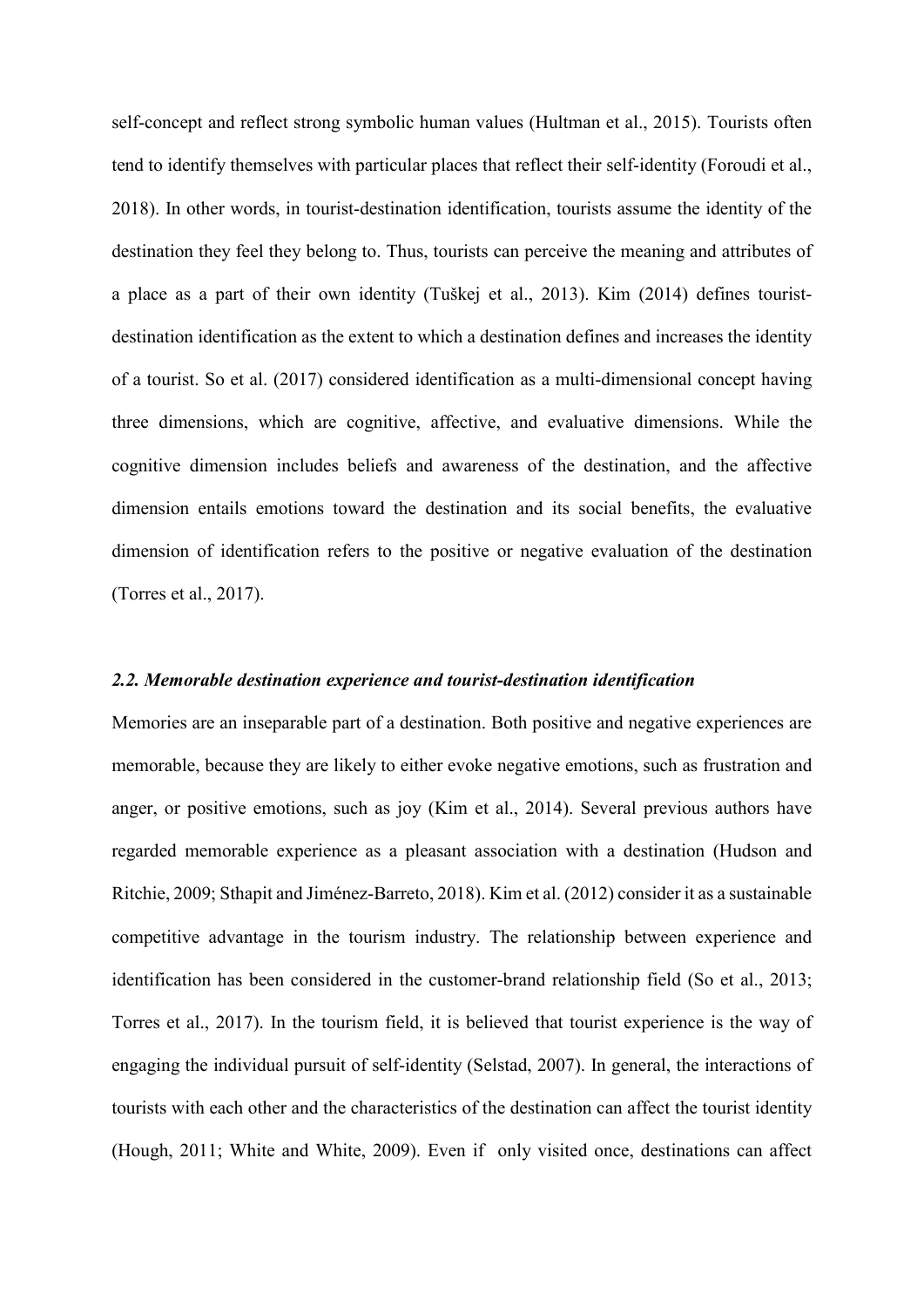tourists' minds, leaving a memorable experience (Stokburger-Sauer et al., 2012). Delicious food, local setting, and entertainment are among a destination's offerings, which make a memorable experience (Chen et al., 2013; Lee, 2015; Zhang and Buhalis, 2018). Several scales can be found in the literature for measuring memorable experience (e.g., Barnes et al., 2014; Chandralal and Valenzuela, 2015; Kim and Ritchie, 2013). For example, Kim and Ritchie (2013) measured memorable experience with hedonics, novelty, local culture, rejuvenation, meaningfulness, involvement, and knowledge. Moreover, novel experiences, local hospitality, guides, tour operators' affective emotions, social interactions with people, the fulfilment of personal travel interests, and surprising experiences are among the variables that Chandralal and Valenzuela (2015) mentioned in their study. Servidio and Ruffolo (2016) explored the relationship between tourist memorable experience and emotional involvement. Creating a memorable experience can also affect tourists' desire to continue communicating with the destination (Chandralal and Valenzuela, 2015). However, previous works did not fully consider the relationship between memorable destination experience and the dimensions of touristdestination identification. Therefore, it can be hypothesized that:

*H1: Memorable destination experience positively influences cognitive (H1a), affective (H1b), and evaluative (H1c) tourist-destination identification.*

## *2.3. Destination attractiveness and tourist-destination identification*

Benckendorff and Pearce (2003) regard attractiveness as a tourist's first motivation in choosing a destination. Tourists choose places that they find attractive, and that can fulfil their selfidentification needs (Foroudi et al., 2018). Researchers have stated that attractiveness occurs under several factors and conditions, such as the natural, cultural, and social conditions of the destination (Dey et al., 2020; Kim et al., 2012). For example, Kim et al. (2012) studied destination attractiveness and reported it to be a result of natural conditions of the destination,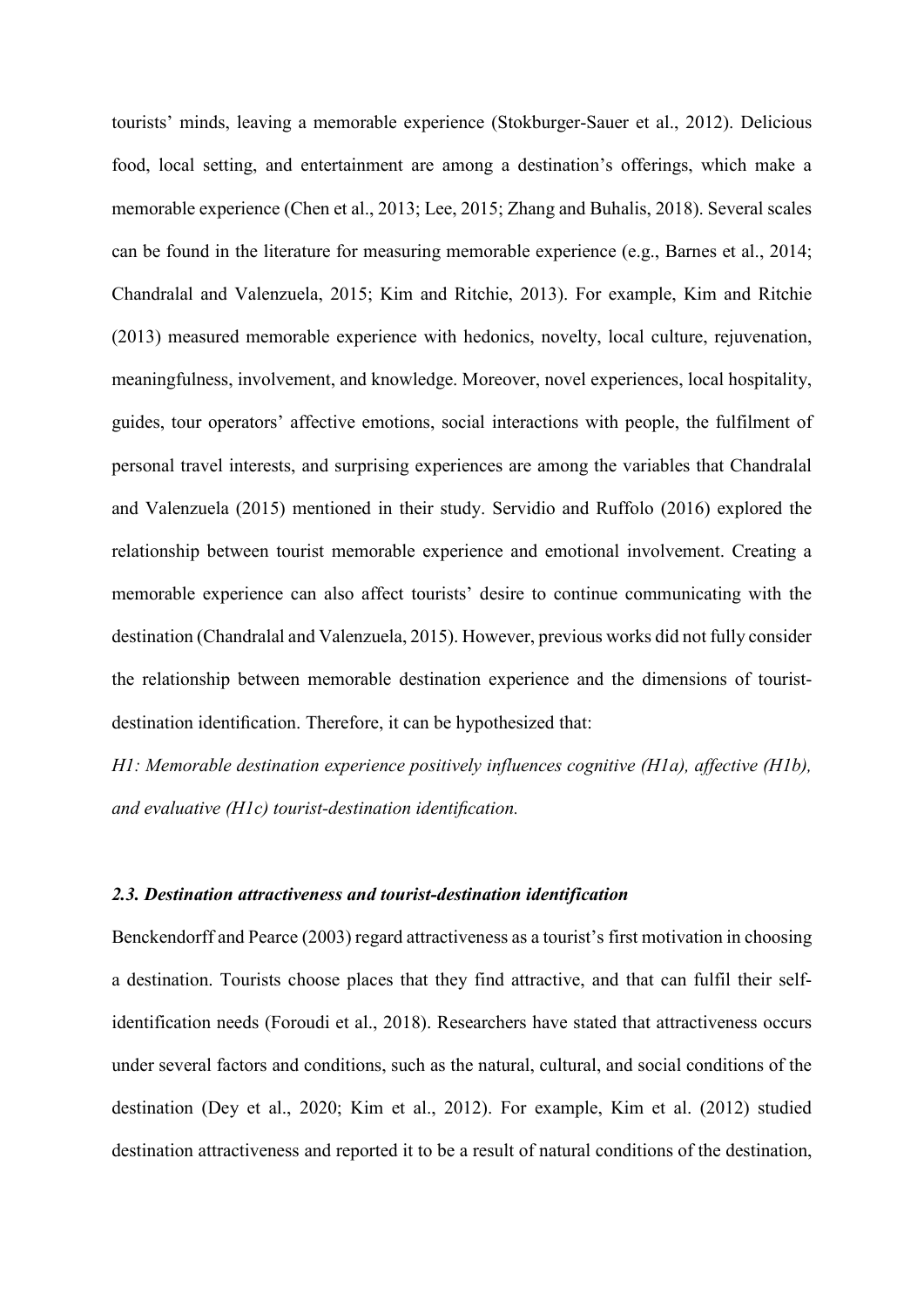its availability, and the local people's attitudes. Communication characteristics, such as transportation facilities, as well as organizational and environmental services, are among other factors, which were studied by Bonn et al. (2007) and Gelbman and Timothy (2011). Reitsamer et al. (2016) have regarded destination attractiveness as a multi-dimensional variable using availability, compatibility, local communications, and scenery as its dimensions. They also proved that attractiveness can improve tourist attitude and attachment. Moreover, Mikulić et al. (2016) asserted that attractiveness includes the feeling of safety, entertainment opportunities, quality of accommodation, and natural and cultural heritage. Several recent studies have proven that attractiveness can improve tourist evaluation of the destination (Reitsamer et al., 2016; So et al., 2017; Wesselmann, 2019). Destination attractiveness is thus regarded as a competitive factor, which seems to create identification with destinations (Cracolici and Nijkamp, 2009; Navickas and Malakauskaite, 2009). The relationship between attractiveness and identification has been further explored in the customer-brand literature. For example, Elbedweihy et al. (2016) and So et al. (2017) show that when consumers find the brand attractive, they are more likely to define their identity with it. Other studies also suggest that customer perceptions of attractiveness can increase customer identification (Ahearne et al., 2005; Balmer et al., 2020; Marin and De Maya, 2013). Therefore, we further suppose in the tourism field that:

*H2: Destination attractiveness positively influences cognitive (H2a), affective (H2b), and evaluative (H2c) tourist-destination identification.*

#### *2.4. Tourist-destination identification and destination love*

Destination love can be defined as a strong emotional bond between a tourist and a destination (Yuksel et al., 2010). Numerous studies have shown the importance of love in destination marketing (e.g., Amaro et al., 2020; Aro et al., 2018; Lee and Hyun, 2016; Swanson et al., 2017). For example, it has been considered that the creation and increase of feelings towards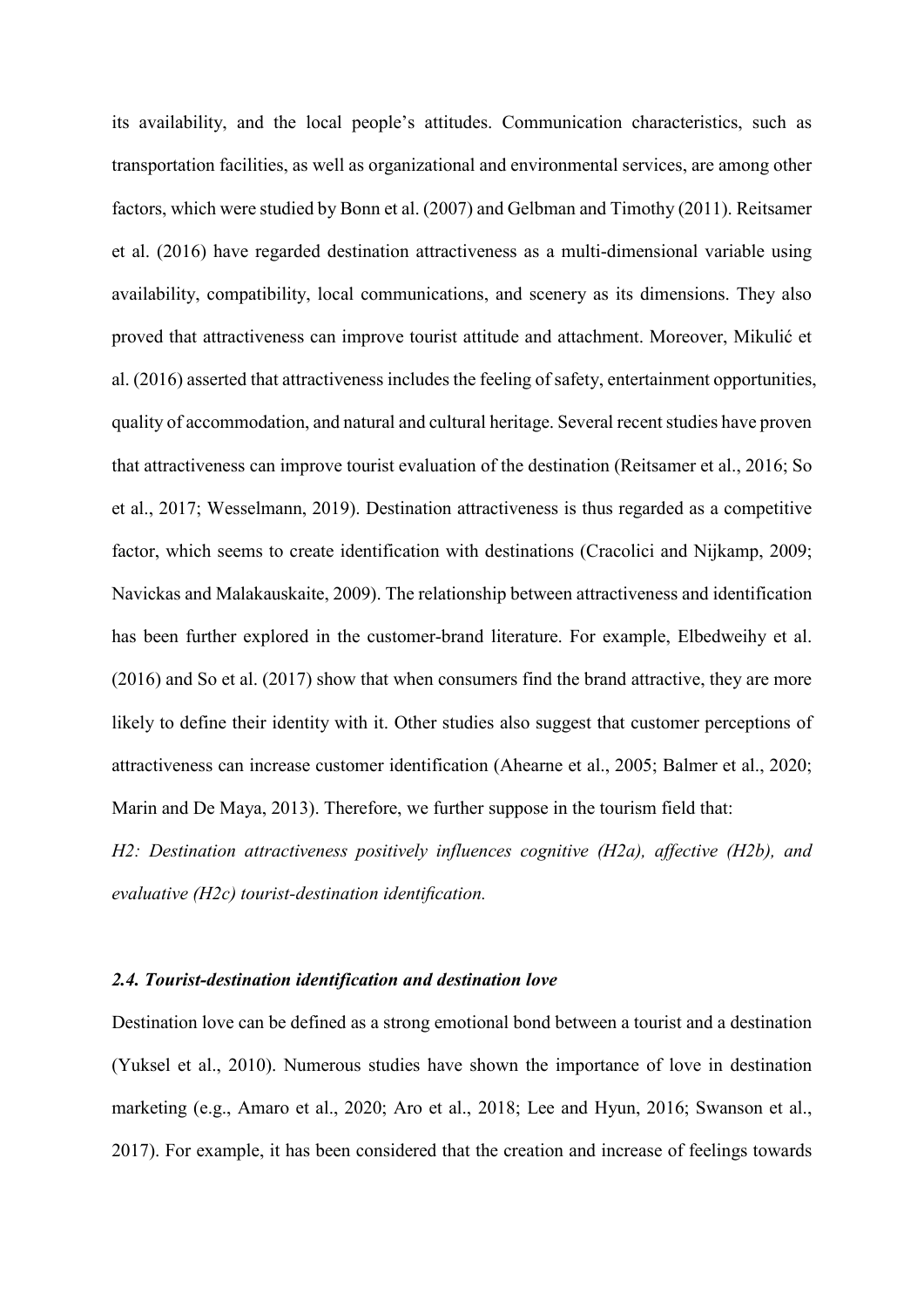destinations are necessary for motivating positive tourist behaviour (Amaro et al., 2020) and resistance to a negative attitude (Swanson et al., 2017). A study by Hosany et al. (2014) suggests that tourists can love their destinations, but this concept has been rarely investigated in the tourism literature (Aro et al., 2018; Swanson et al., 2017). However, previous studies confirmed the relationship between identification and love (Alnawas and Altarifi, 2016; Albert and Merunka, 2013). For example, Alnawas and Altarifi (2016) explored the relationship between brand identification and love, and their effects on loyalty. Hultman et al. (2015) asserted that tourists' psychological bond and attachment to a destination is an identification outcome. Tuškej et al. (2013) also considered love as a customer's reaction to identification with a brand. In the tourism field, Swanson (2017) believes that love and destination can come together and form the concept of destination love. Aro et al. (2018) show the relationship between destination love and identification. We further investigate this relationship between identification dimensions and destination love:

*H3: The cognitive (H3a), affective (H3b), and evaluative (H3c) dimensions of touristdestination identification positively influence destination love.*

## *2.5. Gender's moderating role*

One of the questions addressed by the authors of this study, while collecting data, was whether or not the participants' gender affects the relationship between the identification dimensions and destination love. The main concern was the possibility of a discrepancy between men and women in different dimensions of identification (cognitive, emotional, and evaluative). Previous studies have also shown the moderating role of gender. For example, Baudrillard (2016), Miles and Miles (2004), Giddens (1991) have focused on identity in their work and have shown that gender plays an important role in this regard. Singh et al. (2019) considered gender as a moderator in the relationship between identity and organizational citizenship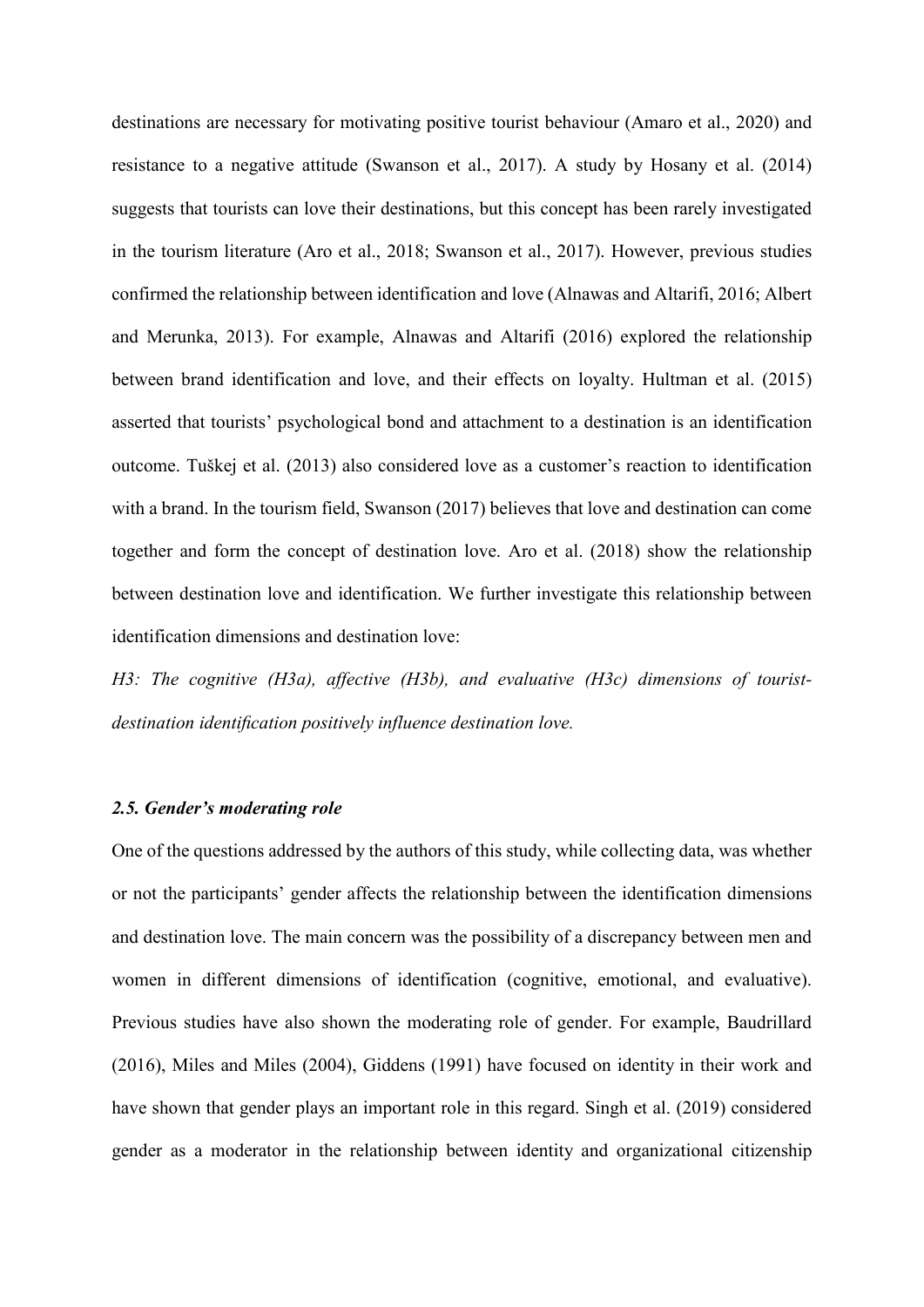behaviour. In the tourism field, Hallak et al. (2015) focused on the role of gender and indicated that destinations can create identity. Gender also moderates consumer preferences (Boyd et al., 2019). Therefore, having referred to the current literature, we suggest other hypotheses: *H4: Gender of the tourists moderates the relationships between tourist-destination cognitive (H4a), affective (H4b), and evaluative (H4c) identification and destination love.*

#### *2.6. Destination love, WOM, and revisit intention*

As has been shown in previous studies, revisit intention and WOM are among the final goals in destination and tourism marketing (Hwang and Lee, 2018; Kim, 2018). Destination love is one of the antecedents of tourist behaviours, like revisit intention and WOM (Aro et al., 2018; Lee and Hyun, 2016). Batra et al. (2012) revealed that love has been used to define the difference in consumers' positive WOM. Tsai (2012) also proved that it leads to revisiting and recommending a destination to others. It has also been proven that a high dependency on a place leads to revisit intention and WOM for visitors and locals, thereby increasing revenue for that place (Beckman et al., 2013). In a recent study, Amaro et al. (2020) confirmed the positive effect of destination brand love on WOM, recommendation, and revisit intention. So, those tourists who express love of the destination, are expected to put forward positive WOM and show revisit intention toward the destination. Therefore, this study assumes that:

*H5: Destination love positively influences WOM (H5a) and revisit intention (H5b).*

*H6: WOM positively influences revisit intention.*

Based on a review of the theoretical background and the above-mentioned hypotheses, our conceptual framework is illustrated in Figure 1.

#### **<<<Insert Figure 1>>>**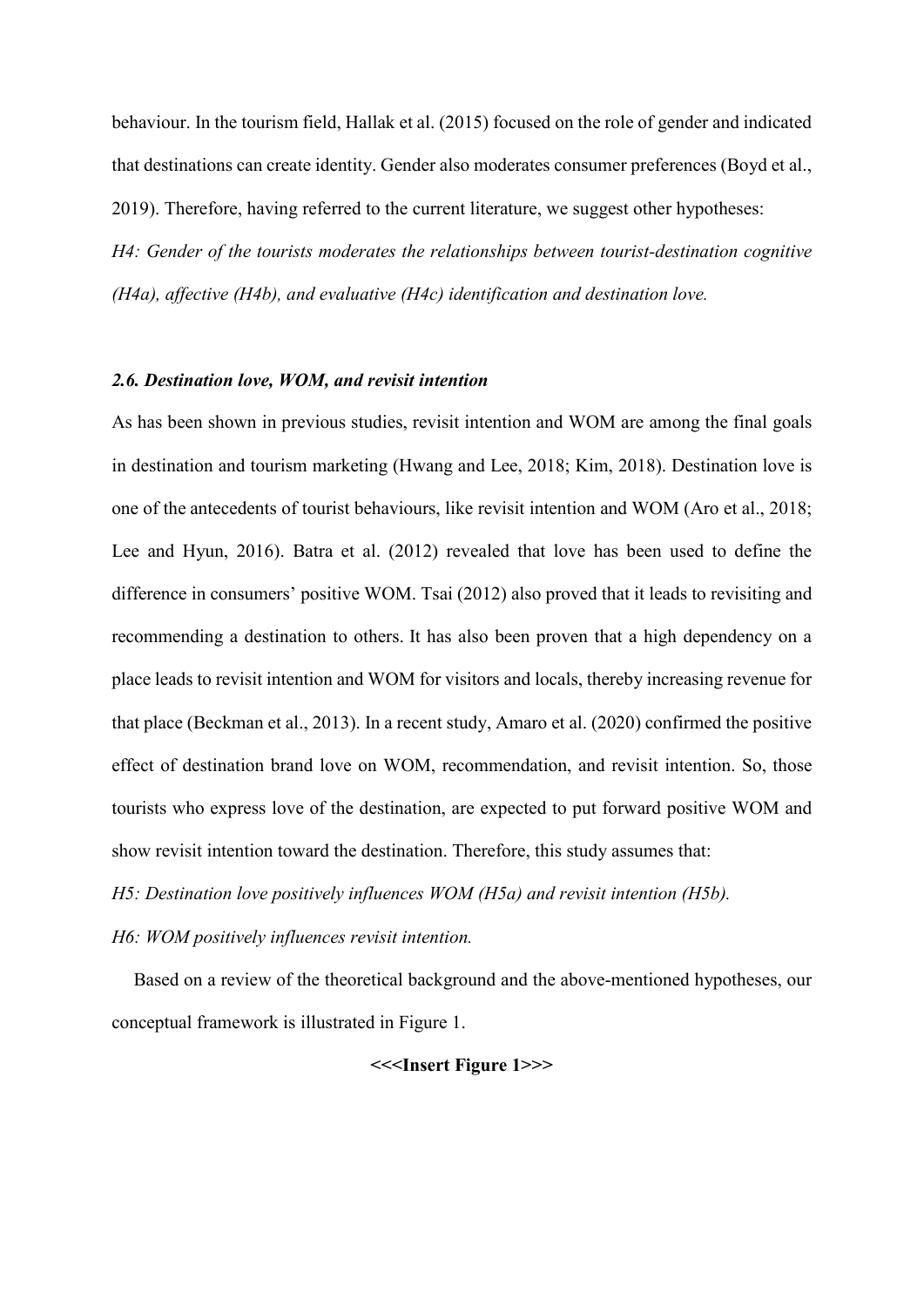#### **3. Research Method**

The current study consists of a descriptive survey research and a cross-sectional study, drawing upon a questionnaire, which was employed to collect data from a sample of tourists that visit a developing country, Iran. With more than 80 million people, Iran has a mosaic of cultures and naturally beautiful landscapes, which transcends the perception of the country in the international arena (irantourismnews.com, 2019). However, it is a comparatively underresearched country in terms of tourism. According to irantourismnews.com (2019), Iran holds 10th place on tourism Attractions, and 5th on Ecotourism, with many registered sites at UNESCO World Heritage. This study selected the cities of Iran with the most popular destinations. These cities are Isfahan, Shiraz, Tehran, Mashhad, Rasht, and Mazandaran. Based on the Statistics Centre of Iran (2018), these six cities were visited by more than 45% of foreign tourists in 2018 (amar.org.ir, 2019).

By adopting previous studies, questionnaires were created in Persian and English versions. Based on a recommendation by Harpaz et al. (2002), the translation-back-translation procedure was applied. Questions in Persian were modified to adapt the questionnaire to the Iranian culture. Four academics who are proficient in both English and Farsi reviewed the questionnaire. Survey questionnaires were also pre-tested using 55 tourists. Using experts' view, the validity of the questionnaire was confirmed by the face validity. Cronbach's alpha was used to verify the reliability. The values were greater than 0.70 (Cronbach, 1951). The items were measured with a five-point Likert scale ranging from extremely disagree (1) to extremely agree (5). After reviewing the existing literature and comparing available scales to our variables, we adapted the most suitable ones. We made only a few modifications. Specifically, *memorable destination experience* scale was borrowed from Stokburger-Sauer et al. (2012) and Zhang et al. (2018). To measure *destination attractiveness,* we used studies such as Mikulić et al. (2016) and Wesselmann (2019). Moreover, *tourist-destination identification*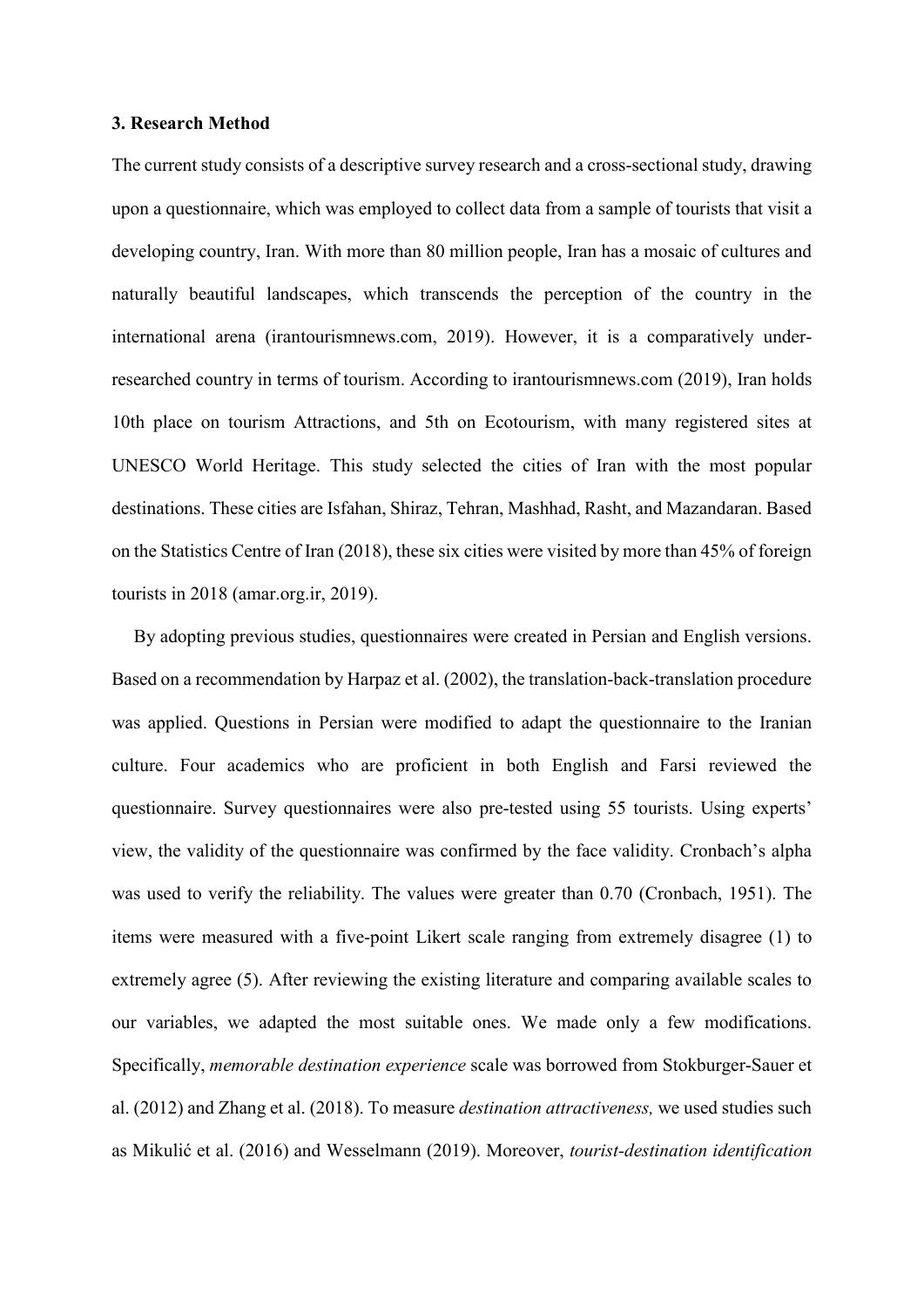was measured by the scales introduced by Lam et al. (2013), So et al. (2017), and Torres et al. (2017). *Destination love* was measured by borrowing from Aro et al. (2019), Carroll and Ahuvia (2006), and Lee and Hyun (2016). We also used the research of Anggraeni (2015) and Hosany and Prayag (2013), to measure *WOM*, and Kumar and Kaushik (2018) and Zhang et al. (2018), for *revisit intention*. The final questionnaire items are illustrated in Table 1.

#### **<<<Insert Table 1>>>**

A cluster sampling method has been used with regard to selected tourism zones in the selected cities. We first divided the tourist population into smaller groups, known as cities, and then randomly selected among tourism zones in each city, to form the samples. We chose tourist attractions, as well as several hotels in each city, to approach potential respondents. Based on Hair et al. (2010), and regarding two types of visitor (domestic and international), the ideal size of the sample was considered as 400 tourists. With thanks to six research assistants, who helped us collect data, 450 self-administered questionnaires were distributed among international (212) and domestic (248) tourists in total. Of these, 439 were usable (97.5%). Data was gathered from November 2018 until April 2019, as this period of time usually shows a greater number of tourists than other times. To test the hypotheses, the structural equation modelling (SEM) approach was used. SPSS23 and AMOS23 were used to analyse the data.

#### **4. Results**

#### **4.1 Demographic profile**

The results of the demographic data analysis by SPSS showed that 56% of the participants were Iranian and 44% were non-Iranian, who were visiting from Europe, Turkey, and Persian Gulf countries. Other demographic features of the statistical sample are illustrated, for foreign and domestic tourists separately, in Table 2.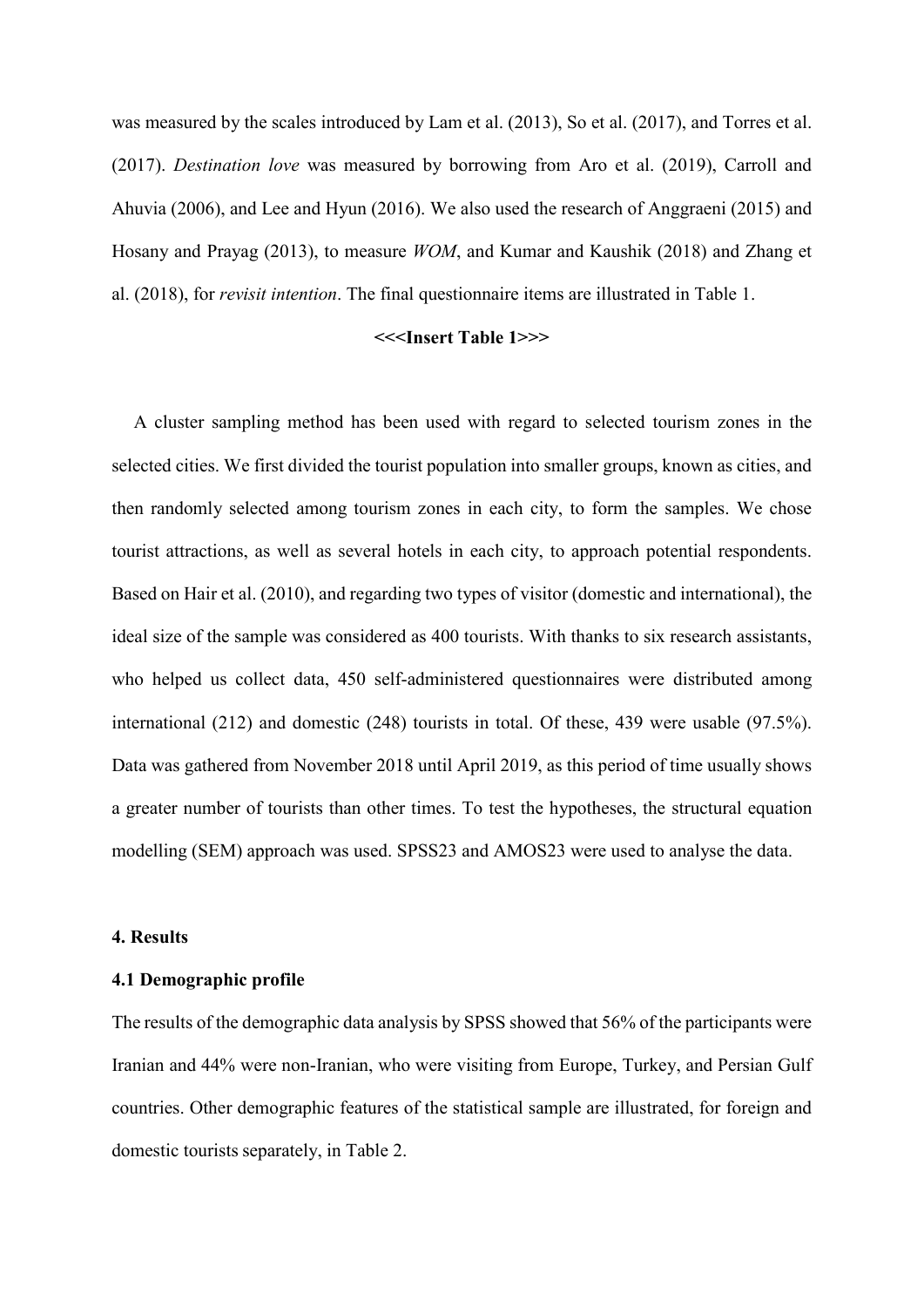#### **<<<Insert Table 2>>>**

For all variables, the inter-correlations, means, and standard deviations are shown in Table 3. The results show that memorable destination experience is more correlated with the cognitive dimension of identification ( $r = 0.56$ ,  $p < 0.001$ ), while destination attractiveness is highly correlated with evaluative  $(r = 0.63, p < 0.001)$  and affective  $(r = 0.59, p < 0.001)$ dimensions of identification. Moreover, among three dimensions of identification, affective dimension has the most positive correlation with destination love  $(r = 0.71, p \le 0.001)$ . Detailed results are presented in Table 3. These results generally support the research model.

In the next step, to estimate the measurement models, the structural model, and the total model, as well as to test the research hypotheses, the structural equation modelling (SEM) approach was carried out, using AMOS 22 software.

#### **<<<Insert Table 3>>>**

#### **4.2. Measurement Models**

To investigate the measurement models, several criteria were used, including composite reliability (CR), Cronbach's alpha, average variance extracted (AVE), and factor loadings. Cronbach's alpha, as well as CR, were used to verify the reliability of the measurement models. Since all of the coefficients are above 0.70, a good reliability is revealed. Confirmatory factor analysis (CFA) was conducted using AMOS that showed the construct validity. AVE was computed to consider convergent validity. All AVEs exceeded 0.5 and were acceptable. Factor loadings were higher than 0.6 and thus significant (Fornell and Larcker, 1981). Means, standard deviations, and other detailed results are presented in Table 1. Moreover, to check the discriminant validity, the Fornell and Larker (1981) criterion was used, which indicates that the square root of each construct's AVE is larger than its correlations between that construct and other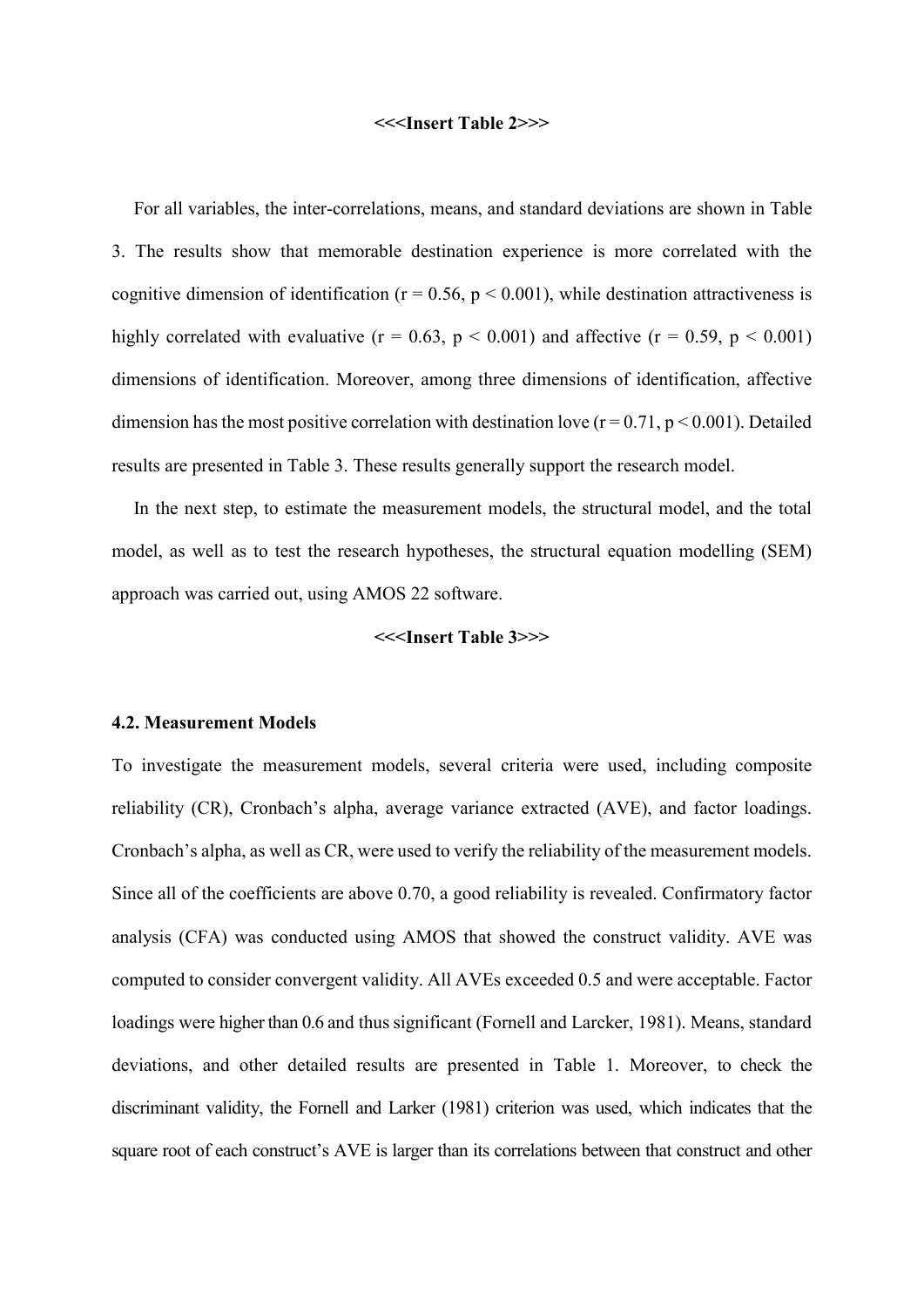constructs. The results in Table 3 confirm adequate discriminant validity. Altogether, these results confirm the fitness of the measurement models.

#### **4.3. The structural and overall model**

For estimating the structural and overall model, as well as testing the research hypotheses, the covariance-based SEM approach was adopted. According to the results in Table 4, all path coefficients are statistically significant, and all of the hypotheses of the study are supported at a significance level  $($ <0.05). The fit indices of the structural model are all above the standard, which shows the suitability of the model. Indices such as the goodness-of-fit (GFI =  $0.908$ ), the root mean square error of approximation (RMSEA=0.052), the comparative fit index (CFI  $= 0.914$ ), and  $\chi$ 2/d.f. (CMIN/DF= 2.816) were used for investigating the overall model fitness.

#### **<<<Insert Table 4>>>**

The effect of memorable experience on the three dimensions of tourist-destination identification is positive and significant. The effect of memorable experience on touristdestination affective identification ( $\beta$  = 0.65) and on tourist-destination cognitive identification  $(\beta = 0.53)$  were more than on tourist-destination evaluative identification ( $\beta = 0.39$ ). Therefore, the hypotheses H1a, H1b, and H1c are significantly supported. The effect of destination attractiveness on tourist-destination identification was also confirmed. Its effect on affective tourist-destination identification ( $\beta$  = 0.54) and on cognitive identification ( $\beta$  = 0.22) proved bigger than on evaluative tourist-destination identification (*β* = 0.16). These results support the significance of H2a, H2b, and H2c.

In the analysis of the effect of tourist-destination identification dimensions, (H3a) cognitive -> destination love, (H3b) affective -> destination love, and (H3c) evaluative -> destination love, the results confirm significant relationships. The affective dimension has the biggest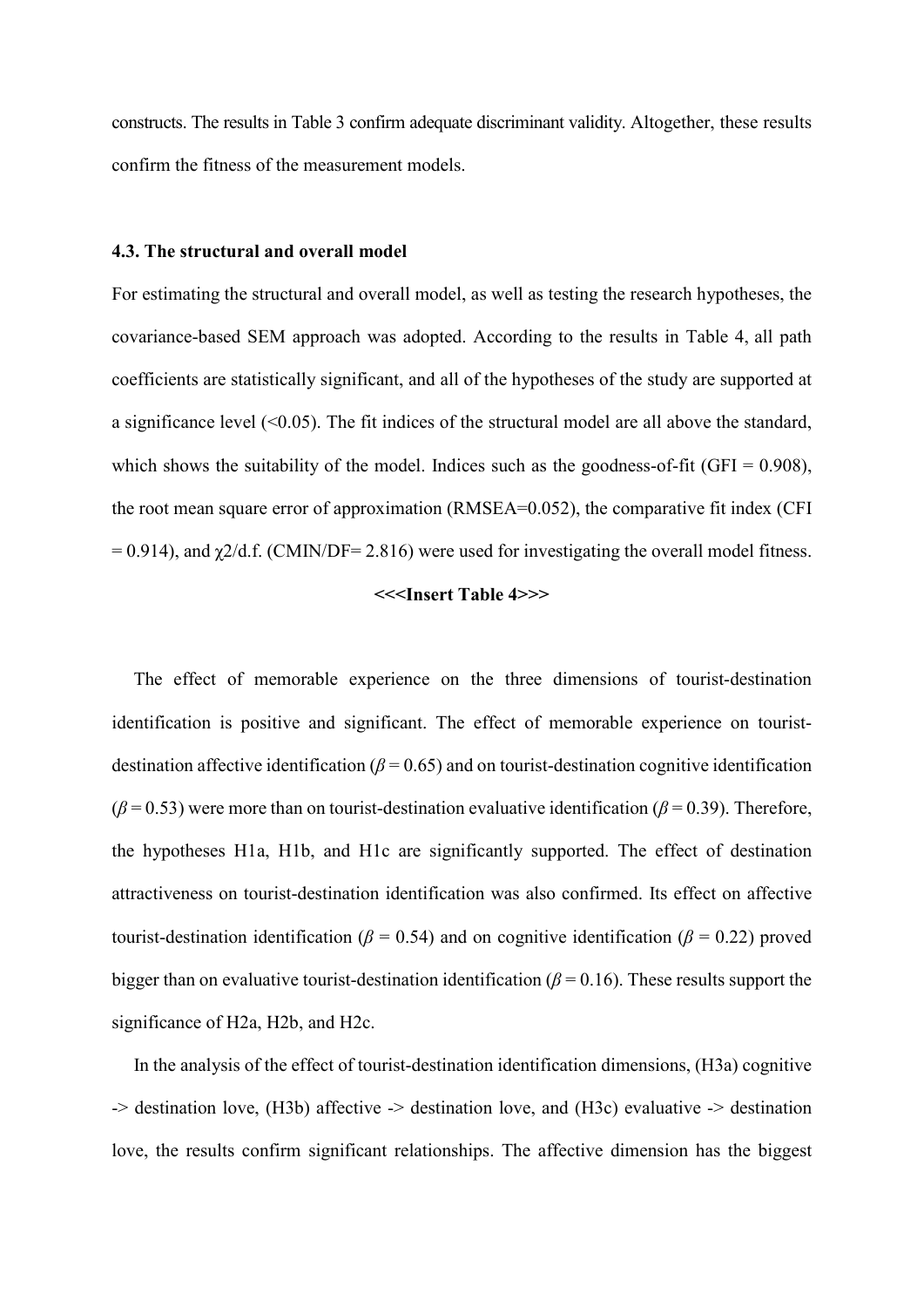effect on love ( $\beta = 0.27$ ) followed by the evaluative ( $\beta = 0.18$ ) and cognitive ( $\beta = 0.11$ ) dimensions. Finally, the positive effects of destination love on WOM ( $\beta$  = 0.78) and revisit intention ( $\beta$  = 0.50), and the positive effect of WOM on revisit intention ( $\beta$  = 0.32), were also confirmed.

### **4.4. Moderating effects of gender**

The hypotheses H4a, H4b, and H4c concern the moderating effect of gender on the relationship between tourist-destination identification and destination love. The approach recommended by Hayes and Matthes (2009) and Preacher et al. (2007) was used to analyse the moderating effect. The results show that gender moderates the effect of cognitive, affective, and evaluative identification on destination love. The results further show that various aspects of touristdestination identification, under the influence of gender, affect destination love differently. It was found that the effect of the cognitive aspect of identification on destination love was more significant for male participants ( $\beta$  = 0.486; p  $\leq$  0.001), as opposed to female participants ( $\beta$  = 0.344;  $p \le 0.001$ ), whereas the effect of the affective aspect of identification on destination love was more noticeable with females ( $\beta$ = 0.603; p ≤ 0.001) compared to males ( $\beta$  = 0.212; p ≤ 0.001). Since insignificant results were obtained for the interaction effect of evaluative identification and gender on destination love ( $\beta = 0.081$ ; p = not significant), there was no significant difference between male and female participants in the evaluative aspect. Table 4 displays the detailed results.

#### **5. Discussion and Conclusion**

Destination identification with its three dimensions are among the most considerable factors, which significantly influence tourist behaviour toward tourism cities. It is thus of great importance to research the antecedents of destination identification as well as its outcomes.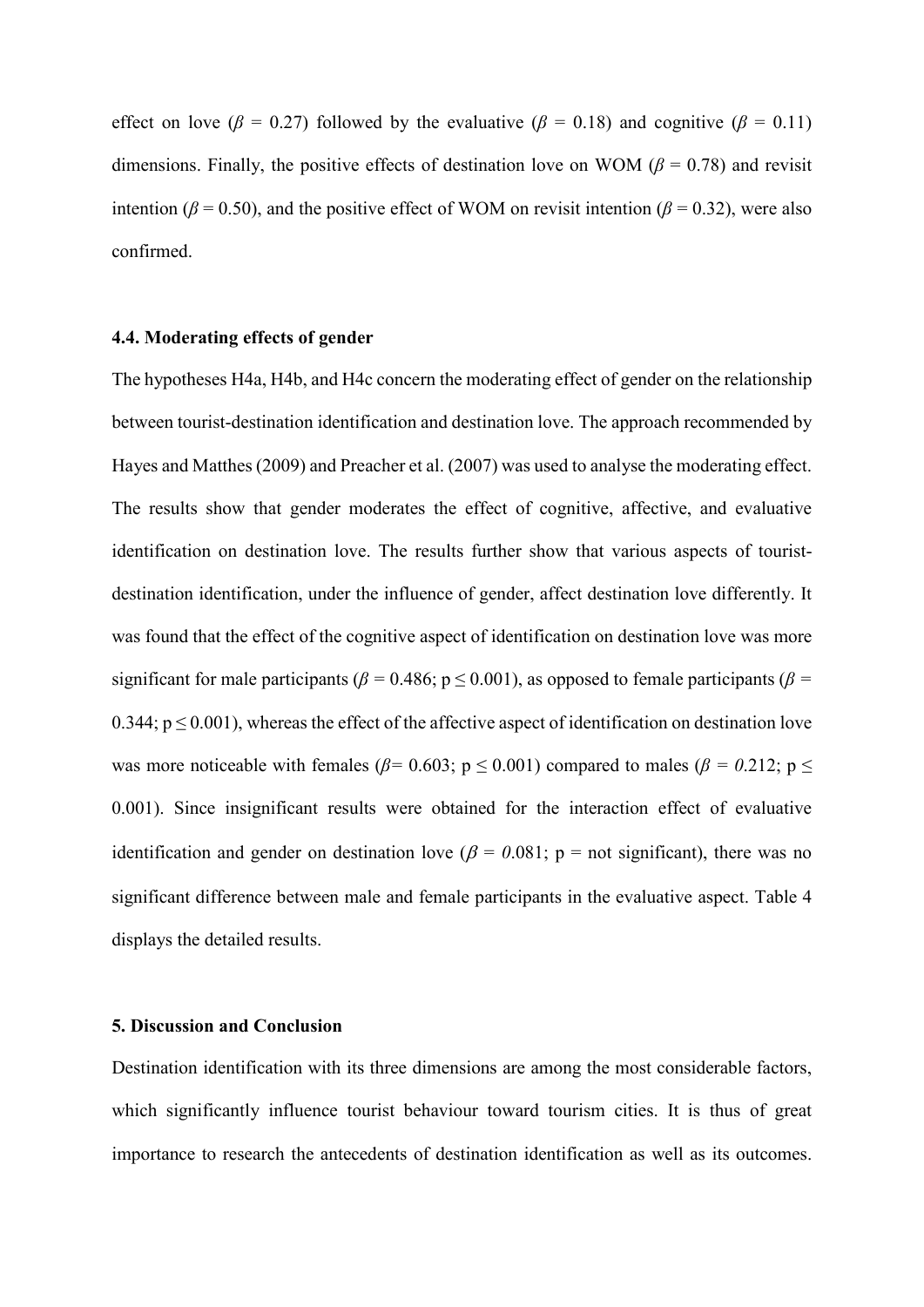This research considered two critical antecedent factors, which shape different aspects of destination identification (i.e., cognitive, affective, and evaluative). We identified these influencing factors as memorable destination experience and destination attractiveness. Memorable destination experience seems to be more related to a tourist's perception and knowledge about a destination, while destination attractiveness is more related to the physical features of a destination. However, both aspects can shape different aspects of destination identification with different levels of significance. Our results also revealed that strengthening the dimensions of tourist-destination identification through destination attractiveness and memorable experience as antecedents, can positively affect the destination love, which is modified by a tourist's gender. In addition, destination love can affect the behaviour of tourists, including their desire to revisit and promote WOM effects.

Our finding on the tourist positive destination experience, and their desire to identify themselves with their surroundings, are in line with Kumar and Kaushik (2018) and Sthapit and Jiménez-Barreto (2018). Nevertheless, we studied, more specifically, the important aspect of tourist behaviour of identification, based on social identity theory. Positive communication and the creation of pleasant moments for tourists are related to memorable experiences by satisfying their self-defining needs. This study suggests that destination attractiveness can meet the self-defining needs of individuals. This is because attractive destinations bring many social benefits, such as social prestige and positive social identity. The studies of So et al. (2017) and Elbedweihy et al. (2016) have supported these results. The positive impact of cognitive, affective, and evaluative dimensions of tourist-identification on destination love indicates that tourists want to develop positive feelings and interests with those cities that are well-identified to be similar to tourists' self-identity. Alnawas and Altarifi (2016), Aro et al. (2018), and Swanson (2017) have the same results. The emotional bond between the destination and the tourist has the greatest impact on the creation of destination love, which affects women more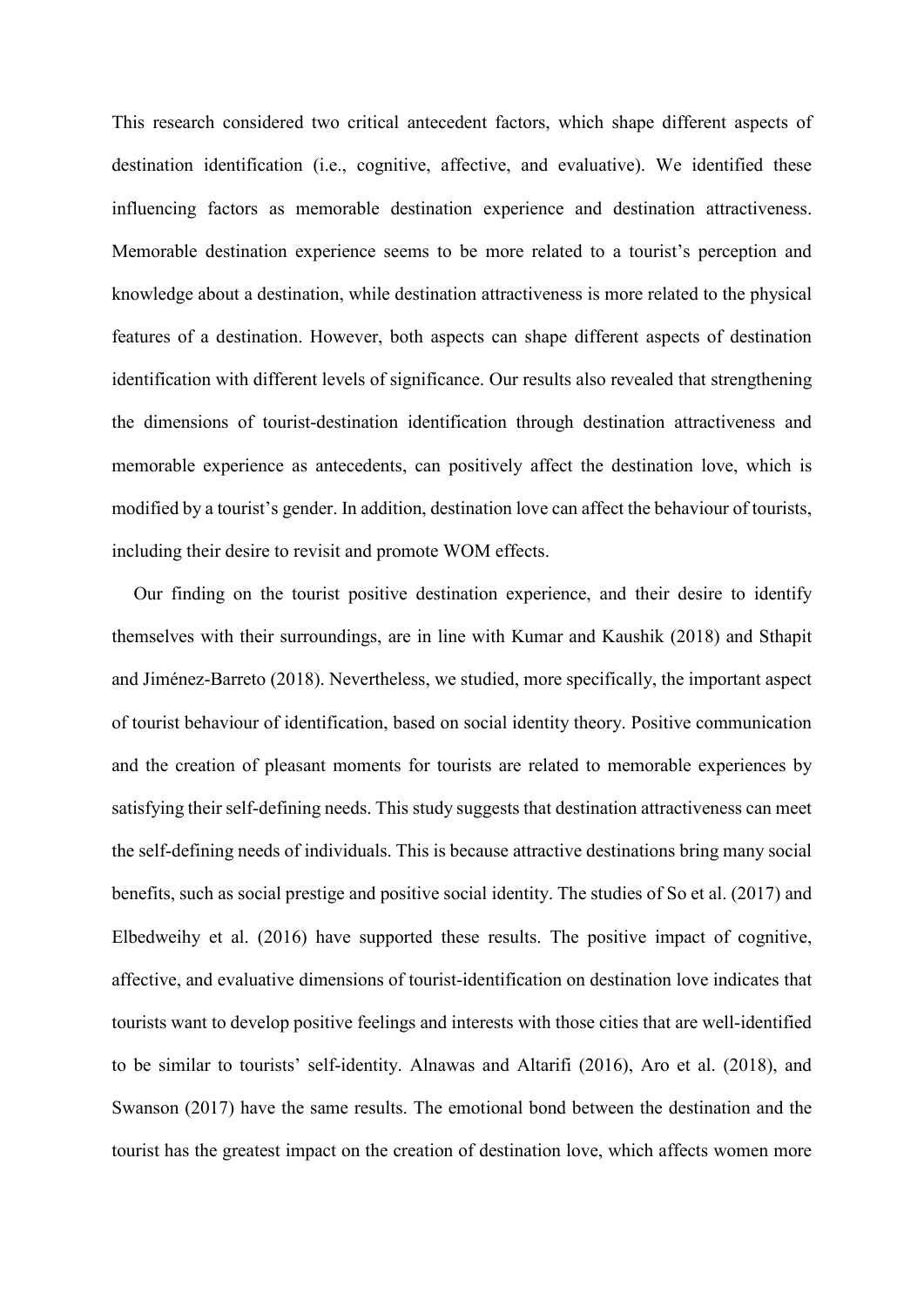than men. Our results are consistent with the Baudrillard (2016) and Miles and Miles (2004) findings.

The effect of destination love on WOM and revisit intention shows that the formation of an emotional and affective relationship with destinations will not only cause tourists to intent to visit the beloved destination again, but to also share their experiences in different ways with others, and to give useful recommendations about the destination. In this way, the destination has been introduced to others more effectively, than by any other promotional tool. Studies by and Carroll and Ahuvia (2006) and Hosany and Prayag (2013), in a context different than tourism, support this conclusion. However, in the tourism setting, Zhang et al. (2018) showed the impact of memorable experiences on revisit intention.

#### *5.1. Theoretical contributions*

Based on the social identity theory, our study proposes a validated framework on touristdestination identification and its key antecedents and outcomes to explain how tourists define themselves with destinations they visit. Tourist identification with a city seems to reflect a tourist desired self-concept. Cities with strong identities can create strong bonds with tourists and many tourists travel to different cities every year to identify themselves and redefine their identities (Carter et al., 2007) through these tourist cities. Memorable experience of a destination, and its attractiveness are among key factors, which will enable a tourist to join and connect with groups belonging to these cities, and categorize himself/herself as belonging to the destination.

Our study further adds to the literature by understanding the three key aspects of touristdestination identification, and their relationship with other key factors in our model. It is important to examine tourist-destination identification as a multi-dimensional concept in order to understand how this identification can be configured. Although previous studies (Alnawas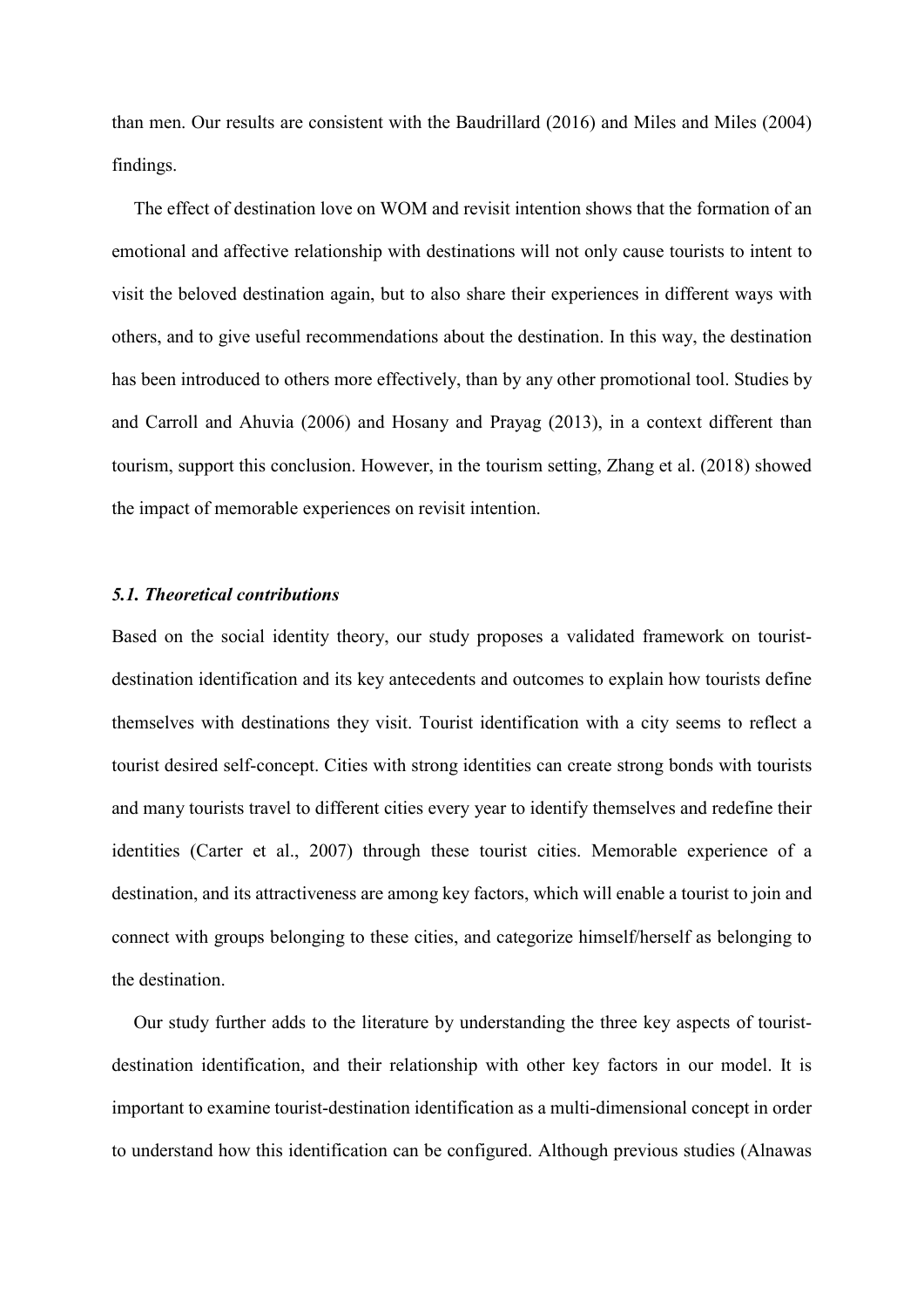and Altarifi, 2016; Elbedweihy et al., 2016; So et al., 2017; Stokburger-Sauer et al., 2012; Torres et al., 2017; Tuškej et al., 2013) have considered customer-brand identification in the marketing literature, tourist-destination identification and its multidimensional nature has not been empirically investigated, by considering its relationship with memorable experience and destination attractiveness. This research is also of great significance for those who study Iran as a tourist destination, because Iran up to now has been an under-researched destination that is rarely investigated. The research provides an understanding of the most influential factors relating to destination love, WOM, and revisit intention. For the purpose of generalization, we tested our model by collecting data not only from domestic tourists, but also from foreign tourists, who visited Iran's most popular tourism destinations. Another contribution of this study is that it empirically investigates the moderating role of gender on the relationship between tourist-destination identification dimensions and destination love.

#### *5.2. Practical implications*

The current study helps practitioners in the tourism industry, particularly managers of tourismrelated organizations, decision-makers, and organizers, gain a more profound insight into the attraction of destinations. Tourism, as an industry, requires effective policy-making to create strong bonds with tourists. Destination identification can play a vital role in creating such a bond. Many tourists travel to different cities every year, experience them, and evaluate their attractiveness, so that they can identify themselves with those cities. Tourist cities' practitioners and policymakers should then oblige themselves to periodically assess chosen tourism cities in terms of tourist perception, as well as physical characteristics of destinations, which greatly influence the image of the cities, and consequently affect tourist behaviour, such as attachment to the city (Jawahar et al., 2020).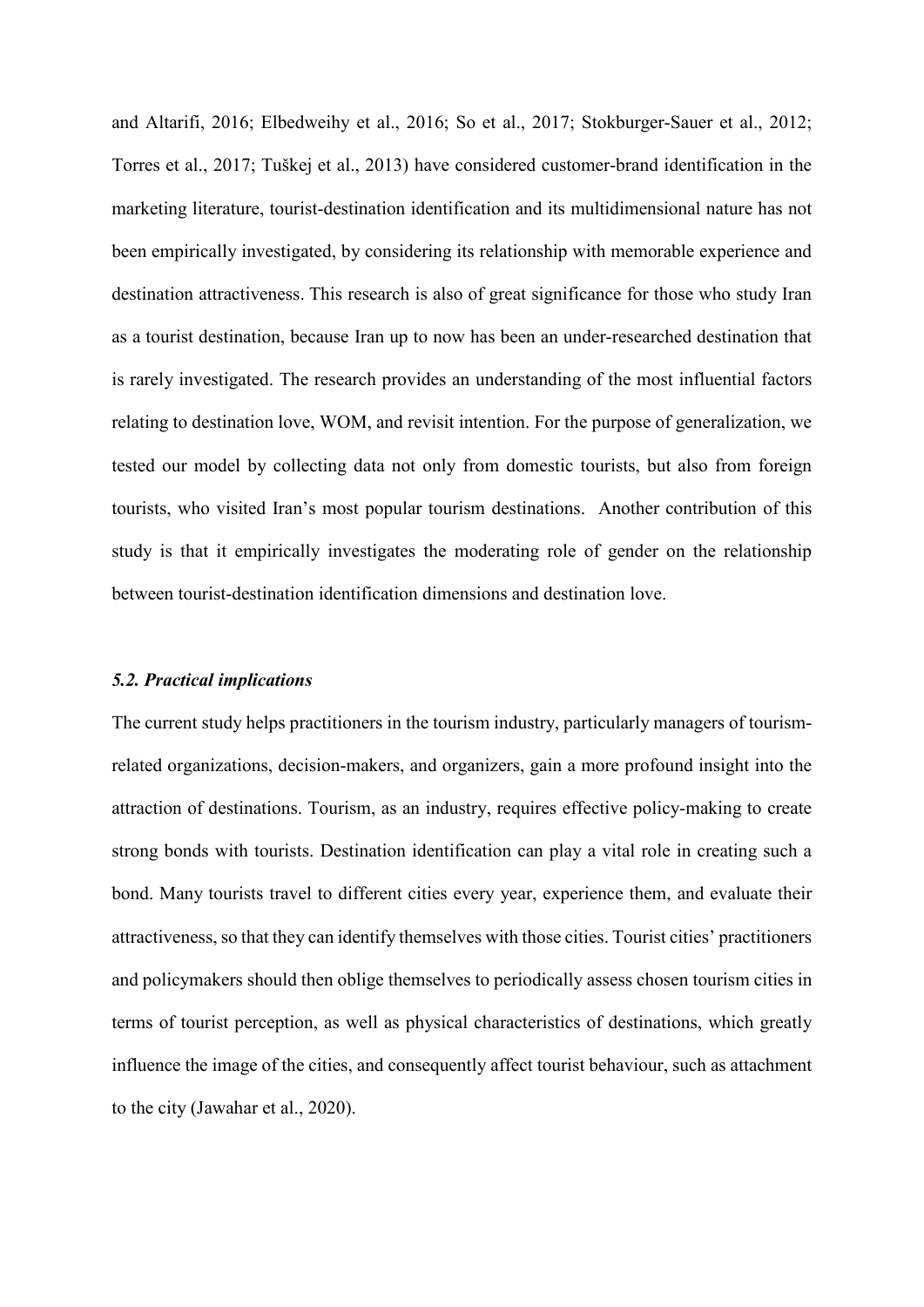Governments and policymakers should provide strategic destination plans for tourism cities to either attract new tourists or to retain the current visitors. As a central element of a city tourism plan, they should concentrate on the importance of identification, as well as its antecedents and outcomes, which are investigated in the present study. It should be noted that the key to the effectiveness of the long-term relationship with tourists is to pay attention to their identification with destinations. Destination Marketing Organizations (DMOs) can play a vital role in this, especially considering the competition between tourism cities (Ivanov and Webster, 2013).

Destination studies in developing countries, such as Iran, have a great potential for making financial gains for tourism-related companies. Due to the unique historical features and cultural richness, which attract many tourists every year, Iranian tourist cities have a great significance to motivate a tourist's feeling of belonging. Thus, DMOs should consider investing in tourist attractions of these cities, such as museums, national parks and gardens, historical and heritage sites, and the showcasing of traditional festivals. They should also make interesting documentaries about the cities and tourist locations, which has rarely occurred so far. Creating inviting social places in these cities by equipping them with comfortable seating, conducting joint marketing programs to attract guests to these places, introducing local products, handicrafts, souvenirs, and customs, and using branding strategies for cities by turning them into destination brands, are among the activities that DMOs should consider so that tourists identify with these cities.

Policymakers should also pay attention not to allow for tourism cities to be forgotten. They should try to give them a notable identity by using different campaigns, local national festivals and events, like, for example, Nowruz (Iranian New Year), Yalda (longest night of the year), and other holidays, and by giving handicraft gifts (i.e., a bookmark with a picture of the shrine of Hafez or a coin, which featuring a prominent city landmark) and rewards (i.e., restaurant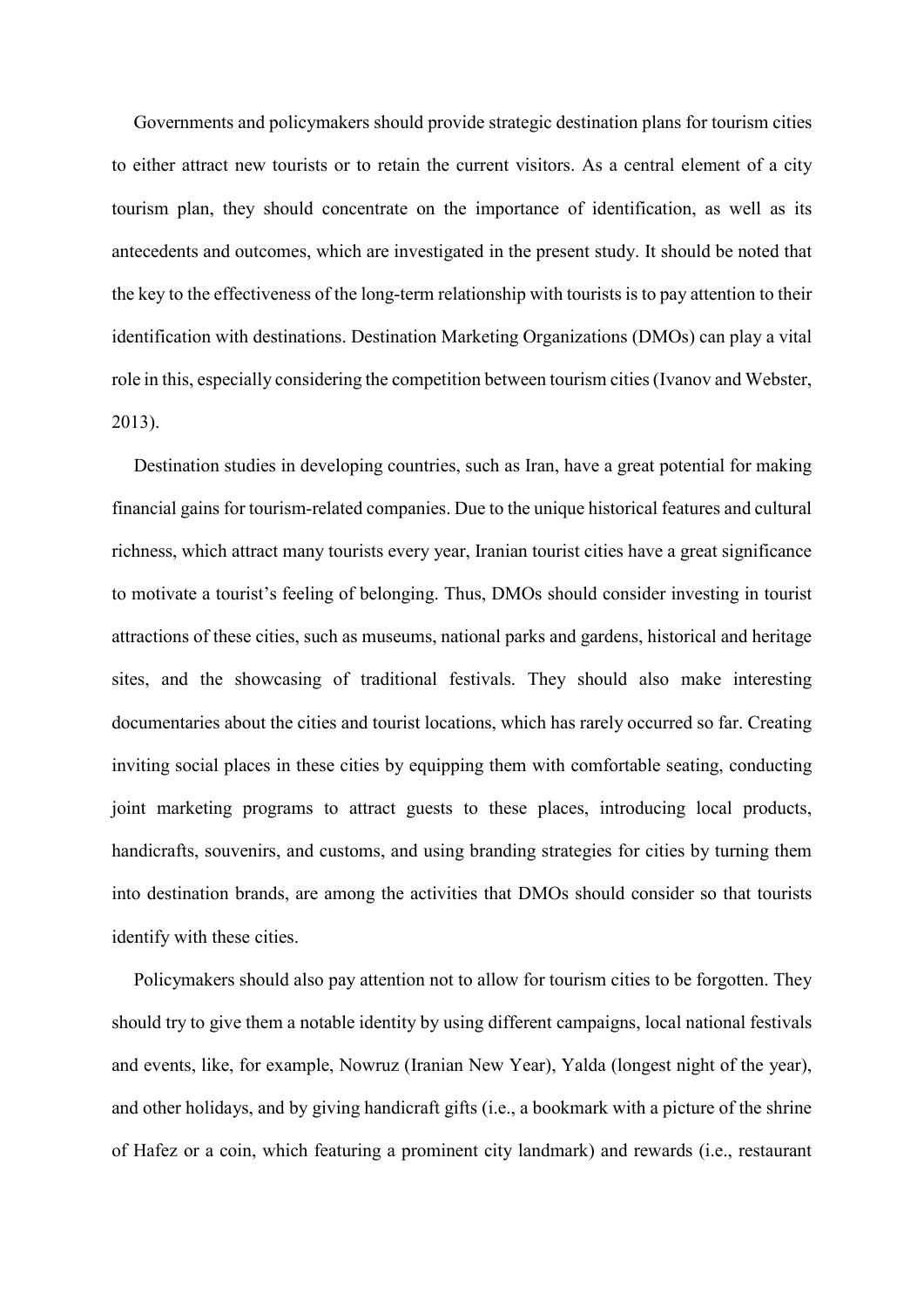and/or hotel vouchers). Creating pages on social networks can improve tourist experience of tourism cities and lead to tourist-destination identification. Iran's tourism cities and places have a great potential to supply such a campaign with memorable and attractive content and to encourage tourists to share their experiences. Developing a long-term and sustained friendship with experienced tourists who already visited these cities, and page followers who may influence potential visitors, as well as providing ample information about tourism destinations by giving their background, and collecting views of those who have already visited (particularly celebrities) to be used in advertisements, are among other suggestions to help improve the identification of tourists with tourism cities.

Tourists often have sophisticated criteria for choosing a city as a destination to visit and identify themselves with. Tourism practitioners must therefore use valid and reliable tools to measure the bond between destinations and tourists, and try to strengthen the bond of identification, so that tourist-destination identification can become stronger. This identification can assure long-term relationships between tourists and destinations, and lead to destination love, as well as other positive behaviours, such as WOM and revisit intention.

Furthermore, improving attractiveness of the destinations, like transportation facilities and infrastructure, providing a variety of residence services, and service improvement in tourism cities (Mikulić et al., 2016, Gelbman and Timothy, 2011) should be included in the plans defining long-term policies by authorities for the destinations. It should be understood that any investment in the city infrastructure, like accommodation and transport facilities, has economic returns and can lead to tourism industry development, because of the interaction between technological progress and tourism industry development (Shafiee and Izadi Najafabadi, 2016), especially in developing countries.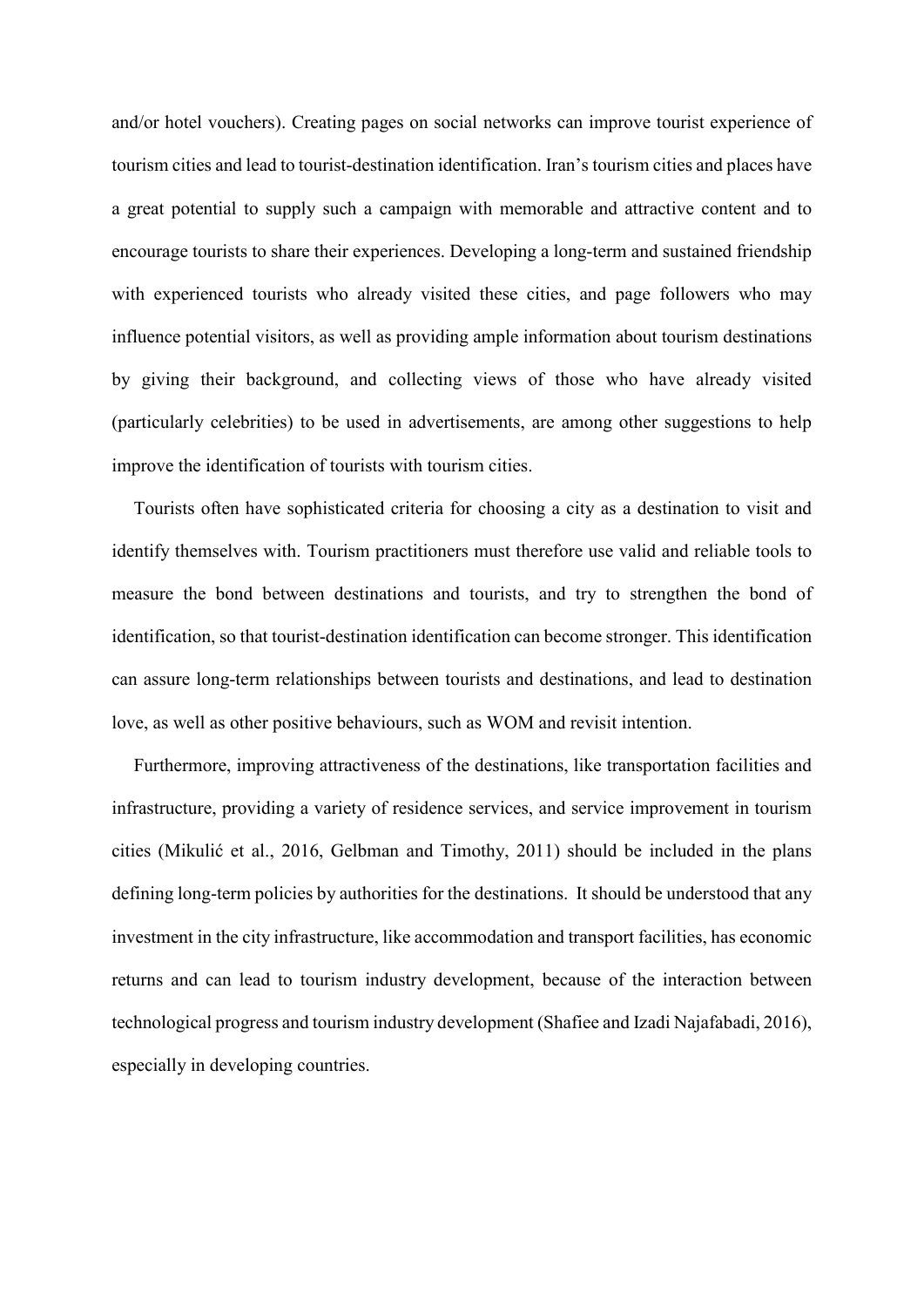#### *5.3. Limitations and future directions*

Like other research, this research has limitations. This study was conducted in Iran, and could bring slightly different results, when applied in other countries. However, Iran, as one of the most ancient countries, has well-known evidence of historical civilization, as well as internationally established tourism destinations with great numbers of international visitors annually. Therefore, future studies are recommended to research this country as their case. We also suggest repeating this study in other countries and tourism cities, especially in developing countries, in order to compare the findings and to develop the model. In addition, further studies can also be repeated in developed countries (such as the UK, France, Germany, or Italy) for generalization of the outcome. We recommend that other research explore the relationships between introduced variables (e.g., memorable experience, destination attractiveness, touristdestination identification, destination love, and tourist behaviours) in other tourism cities and compare the results.

This study was cross-sectional, thus the results should be interpreted with caution when considering other tourism destinations. The findings can be more reliable by collecting more data from other destinations to verify the model. There are also other related constructs to destination identification, destination experience, and destination love that may be recognized by future research through conducting in-depth interviews and qualitative studies. We investigated only two antecedent factors on tourist-destination identification. Finding other effective factors on tourist-destination identification and classifying them based on importance, defining more indicators of attractiveness, as well as studying their outcomes, can be regarded as future research subjects. For example, future research can investigate the relationship between tourist-destination identification and destination competitive advantage.

We are aware that not all tourists in all circumstances identify with tourist destinations. Although our findings clearly show that a majority of tourists show a stronger tourist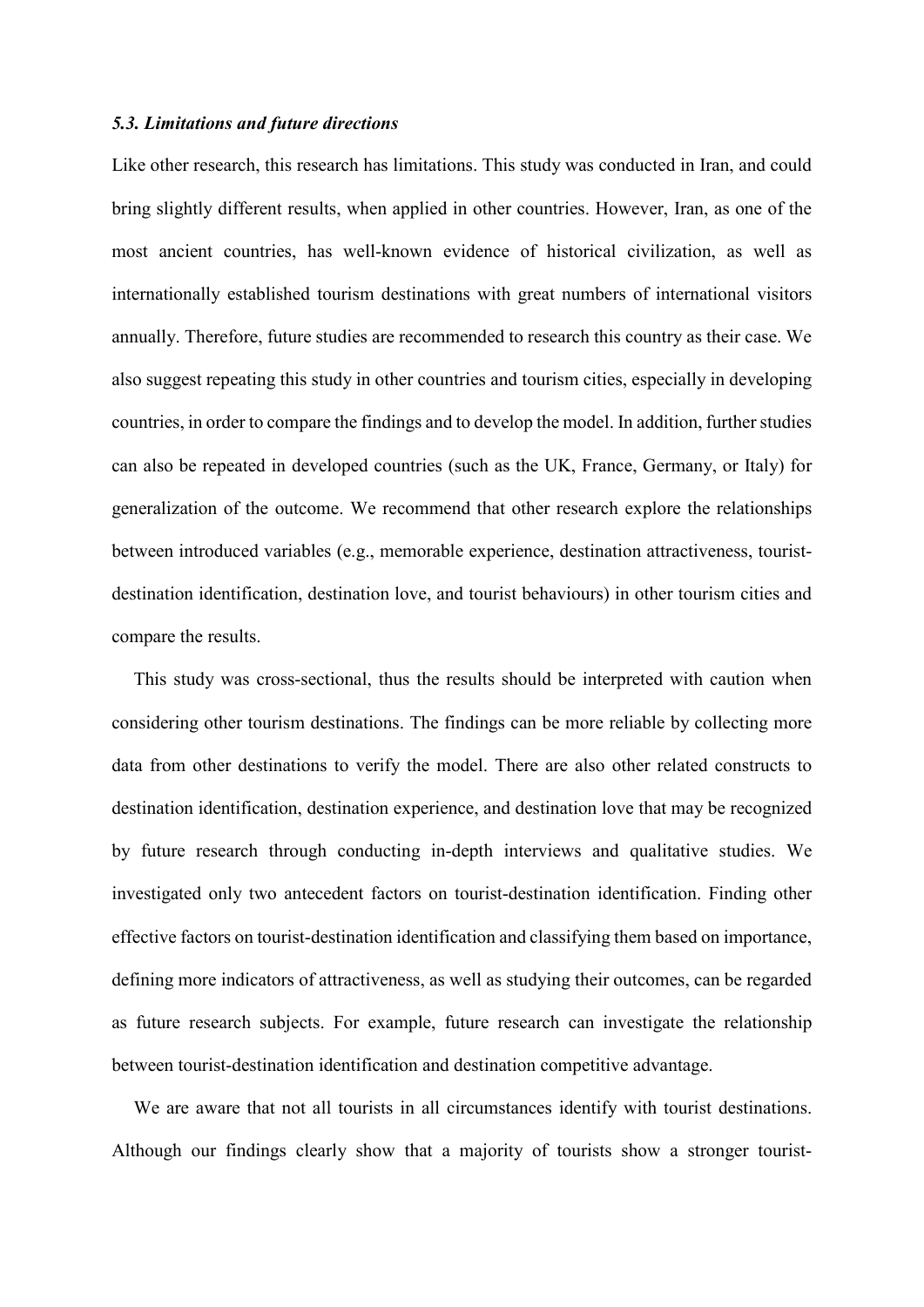destination identification after having had positive experiences in the tourist destination, future studies are recommended to further investigate the social identity theory within different groups of tourists. Moreover, Future studies are recommended to categorize tourists based on the purpose of their visits, such as religion, healthcare, and business, and correlate between these segmentations and other destination-related constructs.

#### **References**

- Ahearne, M., Bhattacharya, C. B., and Gruen, T. (2005). Antecedents and consequences of customer–company identification: Expanding the role of relationship marketing. *Journal of Applied Psychology*, Vol. 90, No. 3, pp. 574–5585.
- Albert, N., and Merunka, D. (2013). The role of brand love in consumer-brand relationships. *Journal of Consumer Marketing*. Vol. 30 No. 3, pp. 258-266.
- Alnawas, I., and Altarifi, S. (2016). Exploring the role of brand identification and brand love in generating higher levels of brand loyalty*. Journal of Vacation Marketing*, Vol. 22 No. 2, pp. 111–128.
- Amar.org.ir (2019). Statistics Centre of Iran (Assessed by 7 May 2019).
- Amaro, S., Barroco, C., & Antunes, J. (2020). Exploring the antecedents and outcomes of destination brand love. *Journal of Product & Brand Management*. https://doi.org/10.1108/JPBM-08-2019-2487.
- Aro, K., Suomi, K., and Saraniemi, S. (2018). Antecedents and consequences of destination brand love - A case study from Finnish Lapland. *Tourism Management*, Vol. 67, pp. 71-81.
- Balmer, J. M., Mahmoud, R., and Chen, W. (2020). Impact of multilateral place dimensions on corporate brand attractiveness and identification in higher education: Business school insights. *Journal of Business Research*, Vol. 116, pp. 628-641.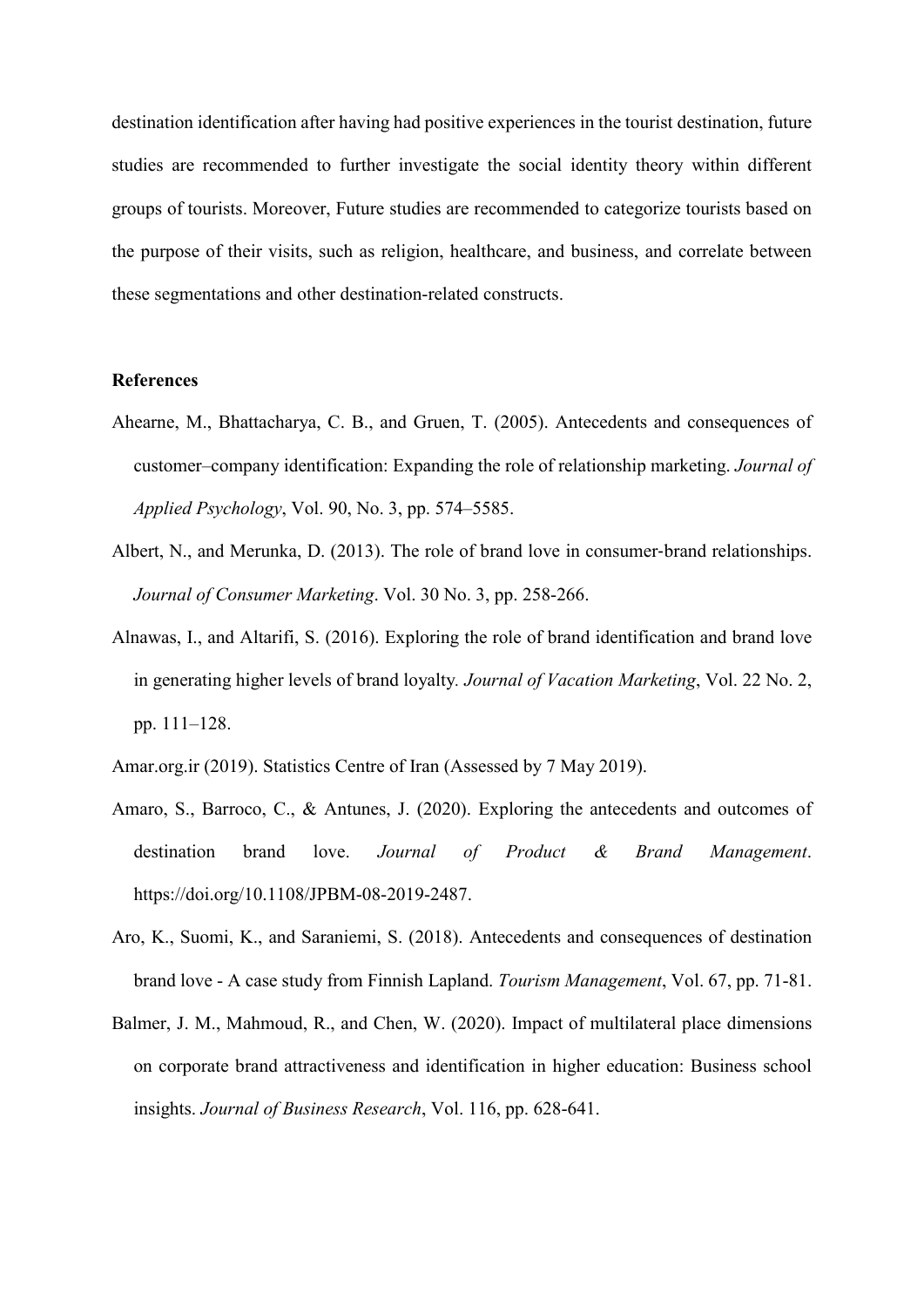- Barnes, S.J., Mattsson, J., and Sørensen, F. (2014). Destination brand experience and visitor behavior: Testing a scale in the tourism context. *Annals of Tourism Research,* Vol. 48 No. 1, pp. 121-139.
- Batra, R., Ahuvia, A., and Bagozzi, R. (2012). Brand love. *Journal of Marketing*, Vol. 76 No. 2, pp. 1-16.
- Baudrillard, J. (2016). *The Consumer Society: Myths and Structures*. Sage.
- Beckman, E., Kumar, A., and Kim, Y. K. (2013). The impact of brand experience on downtown success. *Journal of Travel Research*, Vol. 52 No. 5, pp. 646-658.
- Benckendorff, P., and Pearce, P.L. (2003). Australian tourist attractions: The links between organizational characteristics and planning. *Journal of Travel Research,* Vol. 42 No. 1, pp. 24–35.
- Bonn, M. A., Joseph-Mathews, S. M., Dai, M., Hayes, S., and Cave, J. (2007), Heritage/cultural attraction atmospherics: Creating the right environment for the heritage/cultural visitor. *Journal of Travel Research*, Vol. 45, pp. 345–354.
- Boyd, C. S., Ritch, E. L., Dodd, C. A., and McColl, J. (2020). Inclusive identities: re-imaging the future of the retail brand? *International Journal of Retail and Distribution Management.* https://doi.org/10.1108/IJRDM-12-2019-0392.
- Carroll, B.A., and Ahuvia, A.C. (2006). Some antecedents and outcomes of brand love. *Marketing Letters*. Vol. 17 No. 1, pp. 79-89.
- Carter, J., Dyer, P., and Sharma, B. (2007). Dis-placed voices: sense of place and place-identity on the Sunshine Coast. *Social & Cultural Geography*, Vol. 8 No. 5, pp. 755-773.
- Cătălin, M. C., and Andreea, P. (2014). Brands as a mean of consumer self-expression and desired personal lifestyle. *Procedia-Social and Behavioral Sciences*, Vol. 109, pp. 103-107.
- Chandralal, L., and Valenzuela, F.R. (2015). Memorable Tourism Experiences: Scale Development. *Contemporary Management Research*, Vol. 11 No. 3, pp. 291-310.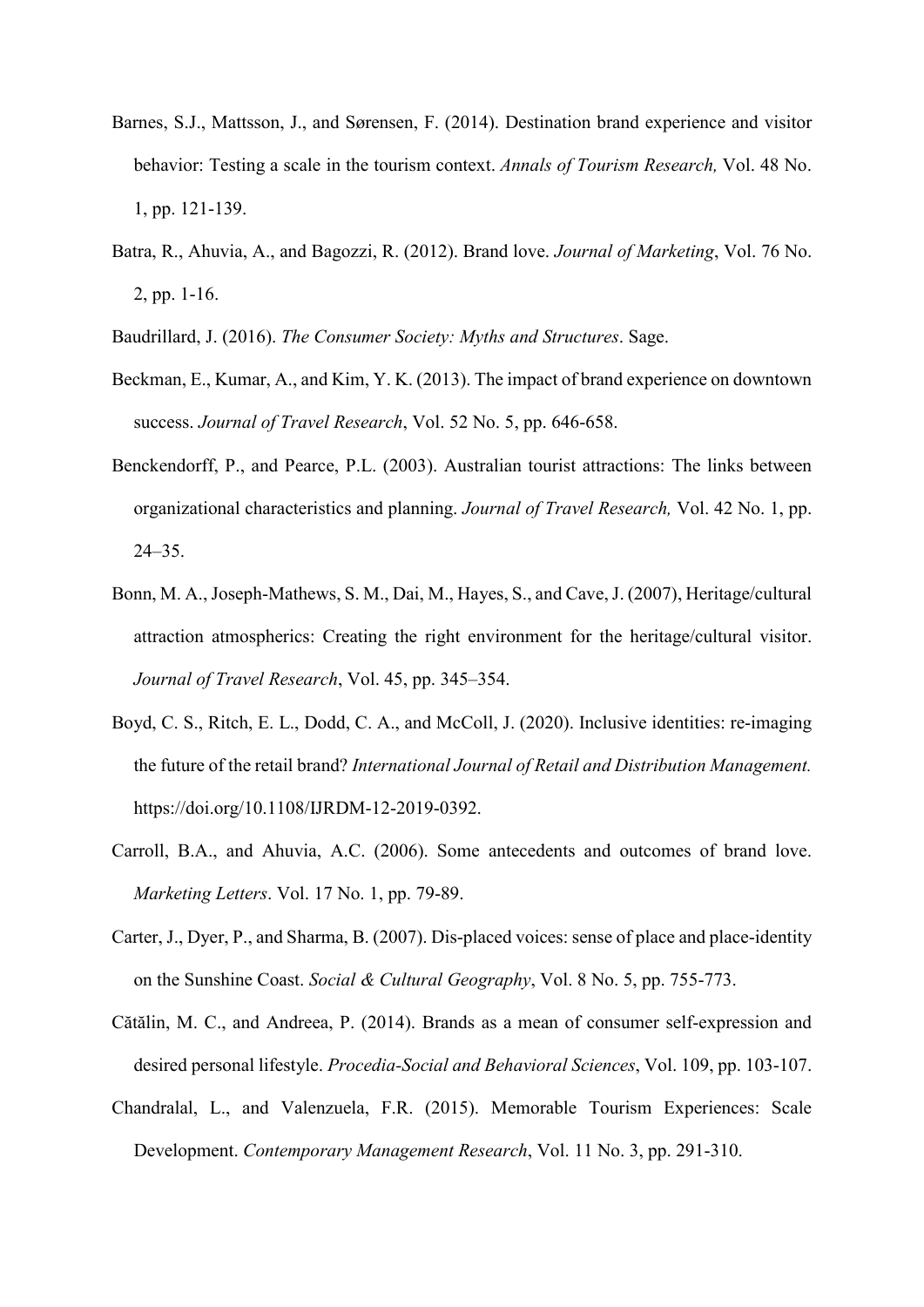- Chapman, D. E. (2010). *Examining social theory*: *Crossing borders*/ *reflecting back*. New York: Peter Lang. Chen, K.-H., Chang, Y.-W., and Lin, S.-J. (2013). The study of food and beverage arrangement in package tourists: A case of inbound tourists in Taiwan. *Proceedings of 2013 International Conference in Chinese Food Culture*, pp. 463–486.
- Cracolici, M. F., and Nijkamp, P. (2009). The attractiveness and competitiveness of tourist destinations: A study of Southern Italian regions. *Tourism Management*, Vol. 30, No. 3, pp. 336-344.
- Cronbach, L. J. (1951). Coefficient alpha and the internal structure of tests. *Psychometrika*, Vol. 16 No. 3, pp. 297-334.
- Dey, B., Mathew, J., and Chee-Hua, C. (2020). Influence of destination attractiveness factors and travel motivations on rural homestay choice: the moderating role of need for uniqueness. International Journal of Culture, *Tourism and Hospitality Research*. 10.1108/IJCTHR-08- 2019-0138.
- Drouhot, L. G., and Nee, V. (2019). Assimilation and the Second Generation in Europe and America: Blending and Segregating Social Dynamics between Immigrants and Natives. *Annual Review of* Sociology, Vol. 45, pp. 177–99.
- Elbedweihy, A., Jayawardhena, C., Elsharnouby, M.H., and Elsharnouby, T.H. (2016). Customer relationship building: The role of brand attractiveness and consumer-brand identification. *Journal of Business Research*, Vol. 69, pp. 2901–2910.
- Escalas, E., and Bettman, J. (2005). Self-Construal, reference groups, and brand meaning. *Journal of Consumer Research*, Vol. 32 No. 3, pp. 378–389.
- Fornell, C. and Larcker, D. F. (1981), "Evaluating structural equation models with unobservable variables and measurement error", *Journal of Marketing Research*, Vol. 18 No. 1, pp. 39-50.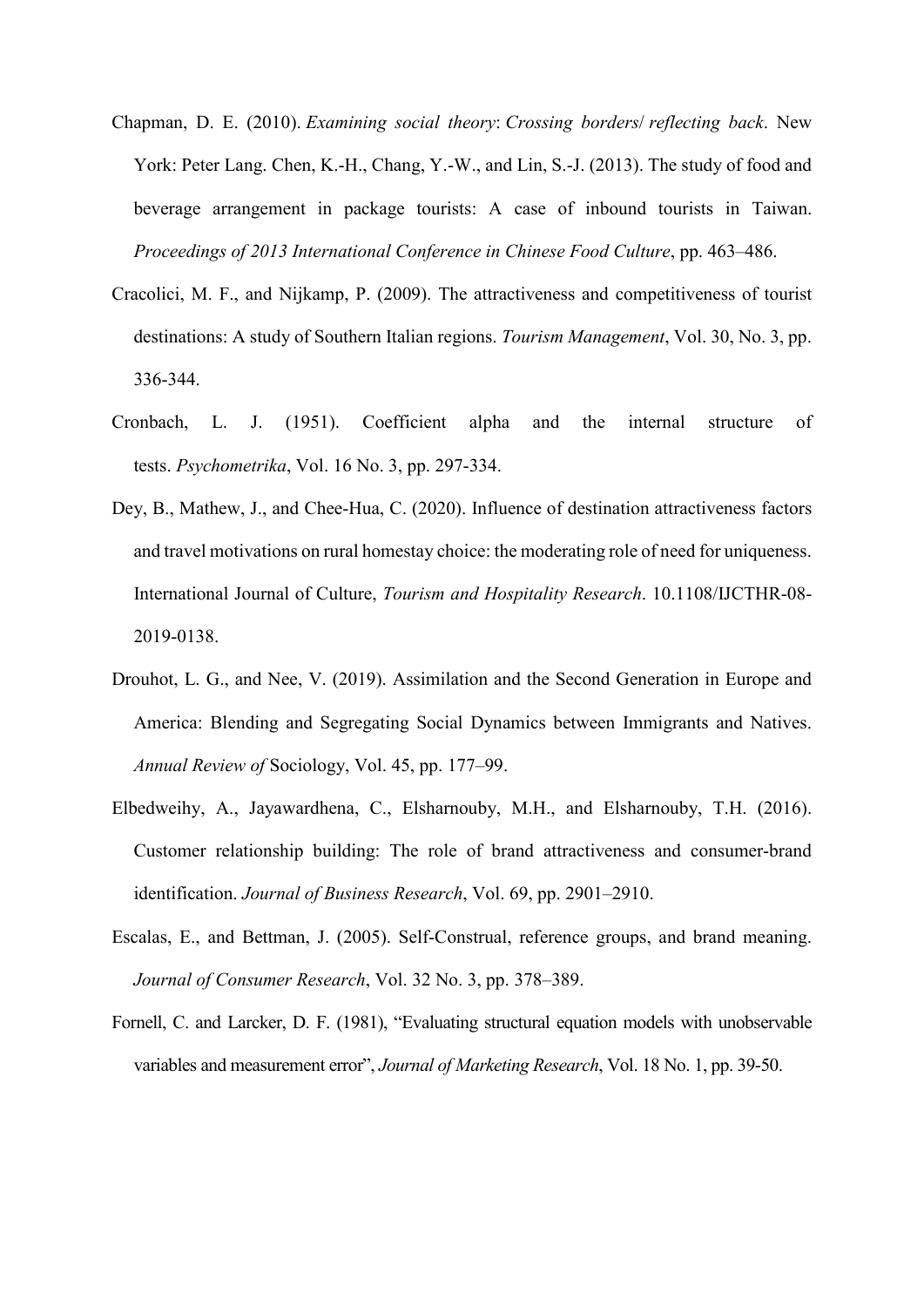- Foroudi, M. M., Balmer, J. M., Chen, W., Foroudi, P., and Patsala, P. (2020). Explicating place identity attitudes, place architecture attitudes, and identification triad theory. *Journal of Business Research*, Vol. 109, pp. 321-336.
- Foroudi, P., Akarsu, T.N., Ageeva, E., Foroudi, M.M., Dennis, C., and Melewar, T.C. (2018) Promising the Dream: The Changing Destination Image of London through the Effect of Website Place, *Journal of Business Research,* Vol. 83 No. 2, pp. 97-110.
- Gartner, W.C., and Ruzzier, M.K. (2011). Tourism destination brand equity dimensions: renewal versus repeat market. *Journal of Travel Research*, Vol. 50, No. 5, pp. 471-481.
- Gelbman, A., and Timothy, D. J. (2011), Border complexity, tourism and international exclaves: A case study. *Annals of Tourism Research*, Vol. 38, No. 1, pp. 110–131.
- Giddens, A. (1991). *Modernity and self-identity: Self and society in the late modern age*. Stanford university press.
- Hair, J.F., Black, W.C., Babin, B.J., Anderson, R.E., and Tatham, R.L. (2010). *Multivariate data analysis (7th Ed.).* New Jersey: Pearson Prentice Hall.
- Hallak, R., Assaker, G., and Lee, C. (2015). Tourism Entrepreneurship Performance: The Effects of Place Identity, Self-Efficacy, and Gender. *Journal of Travel Research*, Vol. 54 No. 1, pp. 36–51.
- Hankinson, G. (2015). Rethinking Place Branding construct, in: M. Kavaratzis, G. Warnaby and G.J. Ashworth, (Eds.), *Rethinking Place Branding: Comprehensive Brand Development for Cities and Regions*, Cham, Switzerland: Springer.
- Harpaz, I., Honig, B., and Coetsier, P. (2002). A cross-cultural longitudinal analysis of the meaning of work and the socialization process of career starters. *Journal of World Business,*  Vol. 37 No. 4, pp. 230-244.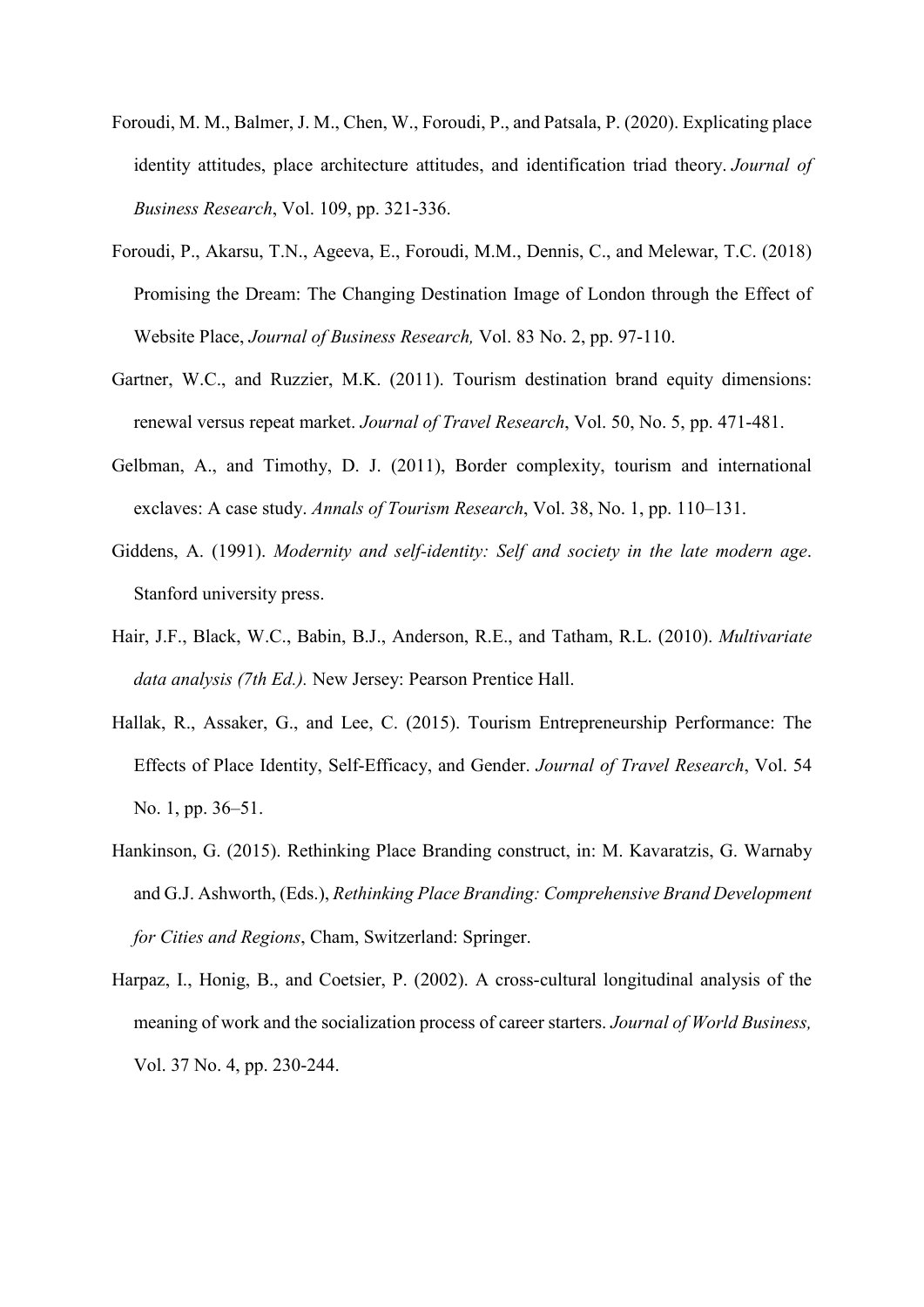- Haumann, T., Quaiser, B., Wieseke, J., and Rese, M. (2014). Footprints in the sands of time: a comparative analysis of the effectiveness of customer satisfaction and customer–company identification over time. *Journal of Marketing*, Vol. 78 No. 6, pp. 78–102.
- Hayes, A., and Matthes, J. (2009). Computational procedures for probing interactions in OLS and logistic regression: SPSS and SAS implementations. *Behaviour Research Methods*, Vol. 41 No. 1, pp. 924–936.
- Hosany, S., and Prayag, G. (2013). Patterns of tourists' emotional responses, satisfaction, and intention to recommend. *Journal of Business Research*, Vol. 66 No. 1, pp. 730–737.
- Hosany, S., Prayag, G., Deesilatham, S., Cauševic, S., and Odeh, K. (2014). Measuring Tourists' Emotional Experiences. *Journal of Travel Research*, Vol. 54 No. 4, pp. 482-495.
- Hough, E. (2011). Rethinking authenticity and tourist identity: expressions of territoriality and belonging among repeat tourists on the Greek island of Symi. *Journal of Tourism and Cultural Change*, Vol. 9, No. 2, pp. 87-102.
- Hudson, S., and Ritchie, J. B. (2009). Branding a memorable destination experience. The case of 'Brand Canada'. *International Journal of Tourism Research*, Vol. 11, No. 2, pp. 217-228.
- Hultman, M., Skarmeas, D., Oghazi, P., and Beheshti, H. M. (2015). Achieving tourist loyalty through destination personality, satisfaction, and identification. *Journal of Business Research*, Vol. 68 No. 11, pp. 2227-2231.
- Hwang, J., and Lee, K. W. (2018). The antecedents and consequences of golf tournament spectators' memorable brand experiences. J*ournal of Destination Marketing & Management*, Vol. 9, pp. 1-11.
- Irantourismnews.com (2019). http://irantourismnews.com/iran-tourism-overview (Assessed by 23 May 2019)
- Ivanov, S.H., and Webster, C. (2013). Globalisation as a driver of destination competitiveness. *Annals of Tourism Research*, Vol. 43 No. 9, pp. 628-633.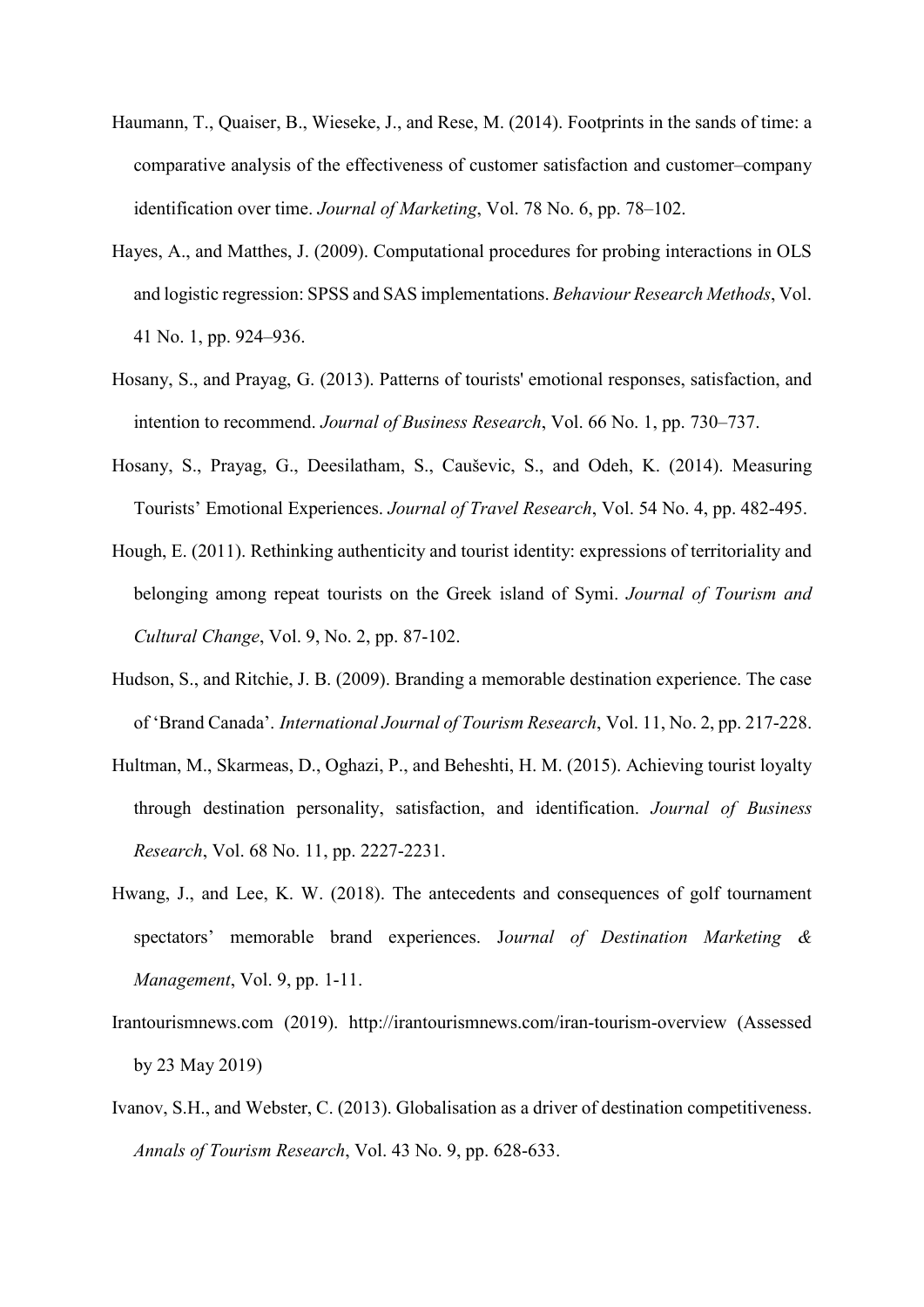- Jawahar, D., Vincent, V. Z., and Philip, A. V. (2020). Art-event image in city brand equity: mediating role of city brand attachment. *International Journal of Tourism Cities*. DOI: 10.1108/IJTC-08-2019-0147.
- Jenkins, R. (2000). Categorization: Identity, social process and epistemology. *Current sociology*, Vol. 48, No. 3, pp. 7-25.
- Kim, J. H. (2018). The impact of memorable tourism experiences on loyalty behaviors: The mediating effects of destination image and satisfaction. *Journal of Travel Research*, Vol. 57 No. 7, pp. 856-870.
- Kim, J., Ritchie, J.R.B., and McCormick, B. (2012). Development of a scale to measure memorable tourism experiences. *Journal of Travel Research*, Vol. 51 No. 1, pp. 12–25.
- Kim, J.H. (2014). The antecedents of memorable tourism experiences: The development of a scale to measure the destination attributes associated with memorable experiences. *Tourism Management*, Vol. 44 No. 1, pp. 34-45.
- Kim, J.H., and Ritchie, J.R.B. (2013). Cross-cultural validation of a memorable tourism experience scale (MTES). *Journal of Travel Research*, Vol. 53 No. 3, pp. 323–335.
- Kumar, V., and Kaushik, A. K. (2018). Destination brand experience and visitor behavior: The mediating role of destination brand identification. *Journal of Travel & Tourism Marketing*, Vol. 35 No. 5, pp. 649-663.
- Lai, P. H., Gudergan, S., Young, T., and Lee, K. (2021). Resident intention to invite friends, relatives, and acquaintances: The dynamic process of place identity as a motivator. *Tourism Management*, Vol. 84, 104251.
- Lam, S.K., Ahearne, M., Mullins, R., Hayati, B., and Schillewaert, N. (2013). Exploring the dynamics of antecedents to consumer–brand identification with a new brand. *Journal of the Academy of Marketing Science*, Vol. 41 No. 2, pp. 234–252.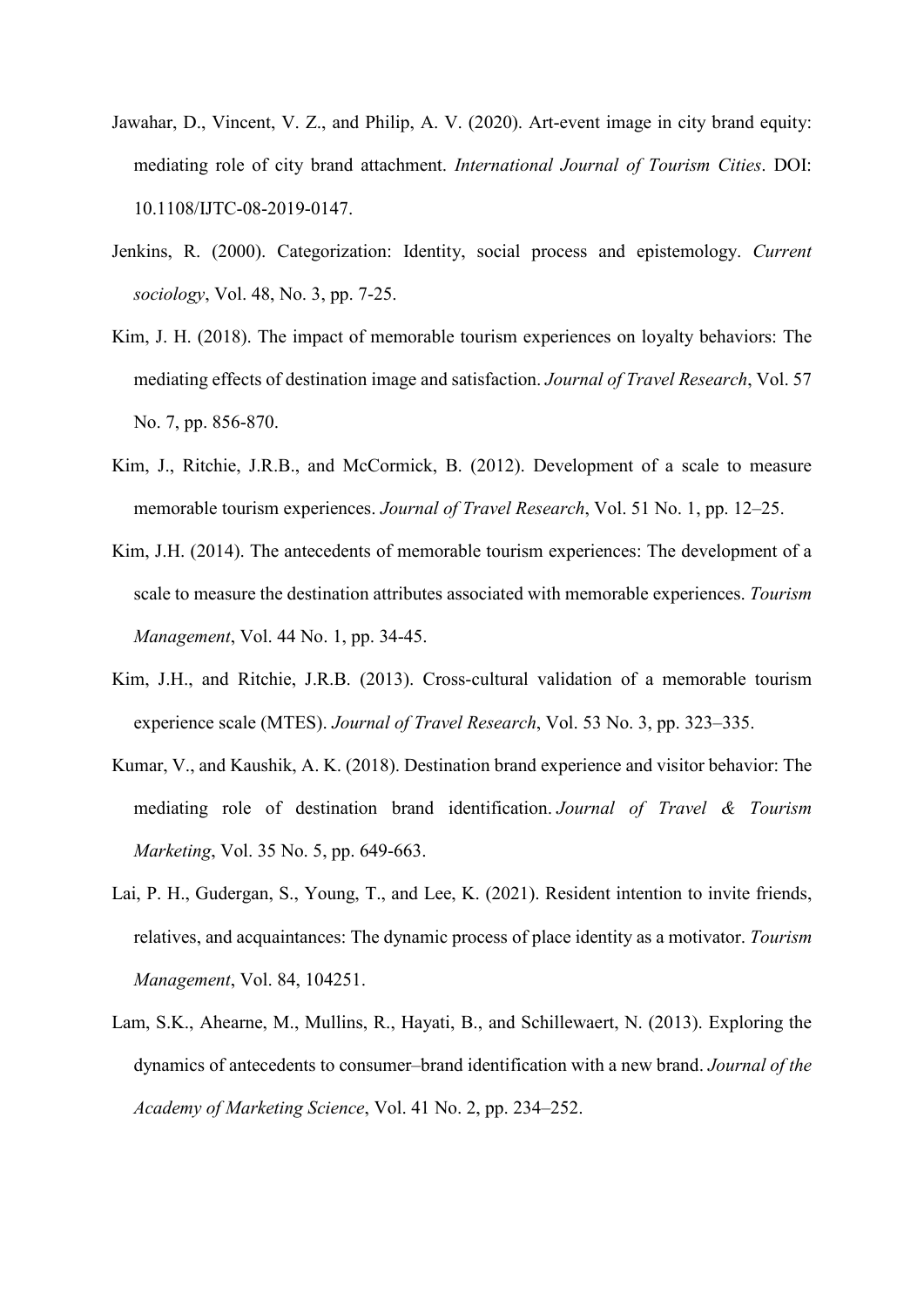- Lee, K. H., and Hyun, S. S. (2016). The effects of perceived destination ability and destination brand love on tourists' loyalty to post-disaster tourism destinations: The case of Korean tourists to Japan. *Journal of Travel & Tourism Marketing*, Vol. 33 No. 5, pp. 613-627.
- Lee, Y. J. (2015). Creating memorable experiences in a reuse heritage site. A*nnals of Tourism Research*, Vol. 55, pp. 155-170.
- Mael, F., and Ashforth, B. E. (1992). Alumni and their alma mater: A partial test of the reformulated model of organizational identification. *Journal of Organizational Behavior*, Vol. 13, No. 2, pp. 103–123.
- Marin, L., and De Maya, S. R. (2013). The role of affiliation, attractiveness and personal connection in consumer–company identification. *European Journal of Marketing*, Vol. 47, No. 3/4, pp. 655-673.
- Mikulić, J., Krešić, D., Prebežac, D., Miličević, K., and Šerić, M. (2016). Identifying drivers of destination attractiveness in a competitive environment: A comparison of approaches. *Journal of Destination Marketing and Management*, Vol. 5 No. 2, pp. 154-163.
- Miles, S., & Miles, M. (2004). *Consuming cities (pp. 45-201)*. New York: Palgrave Macmillan.
- Navickas, V., and Malakauskaite, A. (2009). The possibilities for the identification and evaluation of tourism sector competitiveness factors. *Engineering Economics*, Vol. 61, No. 1, pp. 37-44.
- Palmer, A., Koenig-Lewis, N., and Jones, L. E. M. (2013). The effects of residents' social identity and involvement on their advocacy of incoming tourism. *Tourism Management*, Vol. 38, pp. 142-151.
- Pereira, V., Gupta, J. J., and Hussain, S. (2019). Impact of travel motivation on tourist's attitude toward destination: evidence of mediating effect of destination image. *Journal of Hospitality & Tourism Research*, 1096348019887528.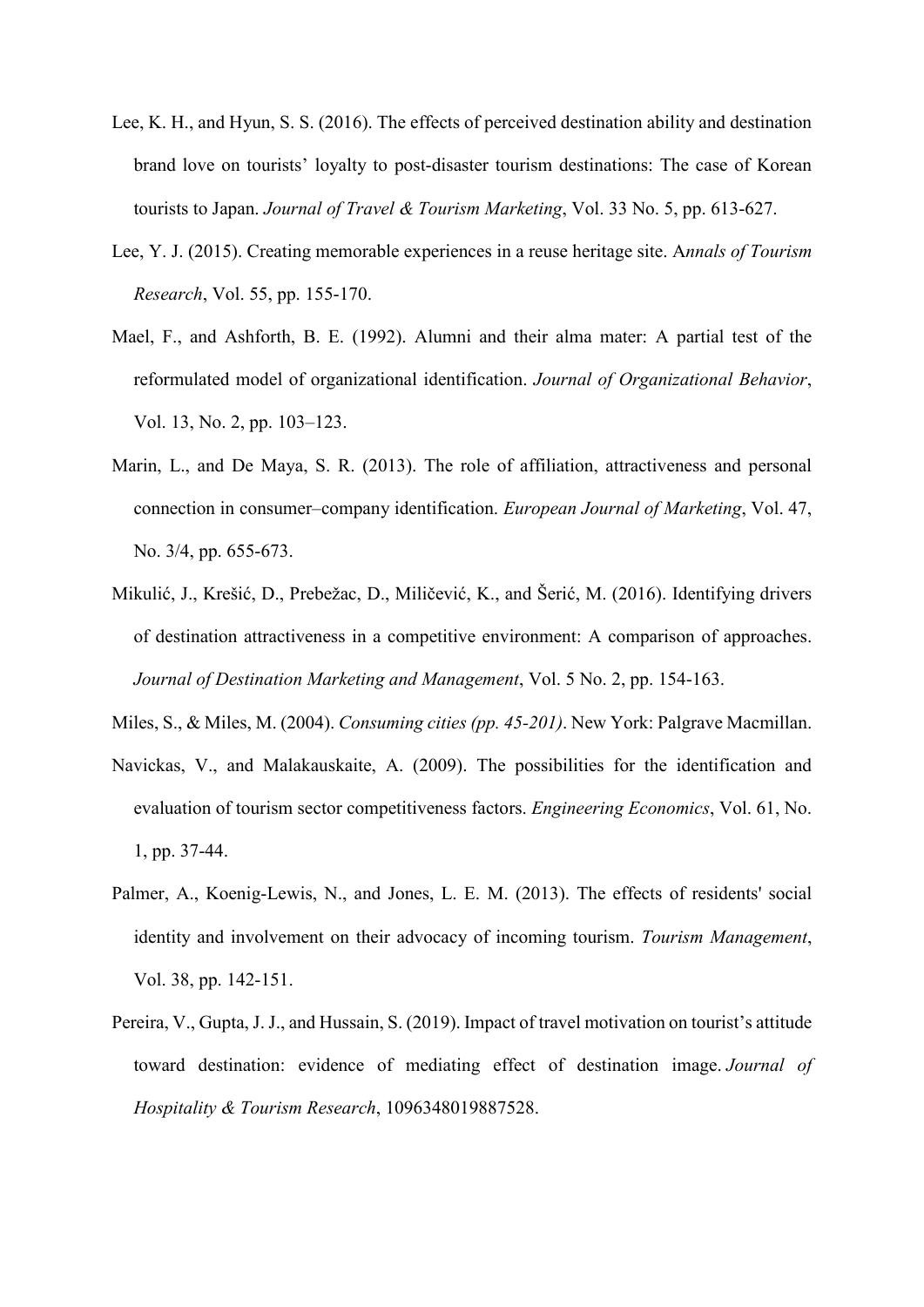- Prayag G., and Ryan, C. (2012). Antecedents of tourists' loyalty to Mauritius: the role and influence of destination image, place attachment, personal involvement and satisfaction. *Journal of Travel Research*, Vol. 51 No. 3, pp. 342-356.
- Preacher, K.J., Rucker, D.D., and Hayes, A.F. (2007). Addressing moderated mediation hypotheses: Theory, methods, and prescriptions. *Multivariate Behavioural Research*, Vol. 42 No. 1, pp. 185–227.
- Reitsamer, B.F., Brunner-Sperdin, A.B., and Stokburger-Sauer, N.E. (2016). Destination attractiveness and destination attachment: The mediating role of tourists' attitude. *Tourism Management Perspectives*, Vol. 19 No. 1, pp. 93–101.
- Sadeque, S., Roy, S. K., Swapan, M. S. H., Chen, C. H., and Ashikuzzaman, M. (2020). An integrated model of city and neighborhood identities: A tale of two cities. *Journal of Business Research*, Vol. 117, pp. 780-790.
- Selstad, L. (2007). The social anthropology of the tourist experience. Exploring the "Middle Role". *Scandinavian Journal of Hospitality and Tourism*, Vol. 7, No. 1, pp. 19-33.
- Servidio, R., and Ruffolo, I. (2016). Exploring the relationship between emotions and memorable tourism experiences through narratives. *Tourism Management Perspectives*, Vol. 20 No. 1, pp. 151-160.
- Shafiee, M. M., (2018). *Handbook on Tourism Management: Marketing Approach towards E-Tourism Development Strategies with ICT Capabilities*, LAP: Lambert Academic Publishing.
- Shafiee, M. M., and Izadi Najafabadi, S. (2016). The Interaction of Technological Progress and Tourism Industry Development in the Developing Countries: the Case of Iran's Tourism Industry,  $10^{th}$  *International Conference on ECDC*, April, Isfahan, Iran, IEEE.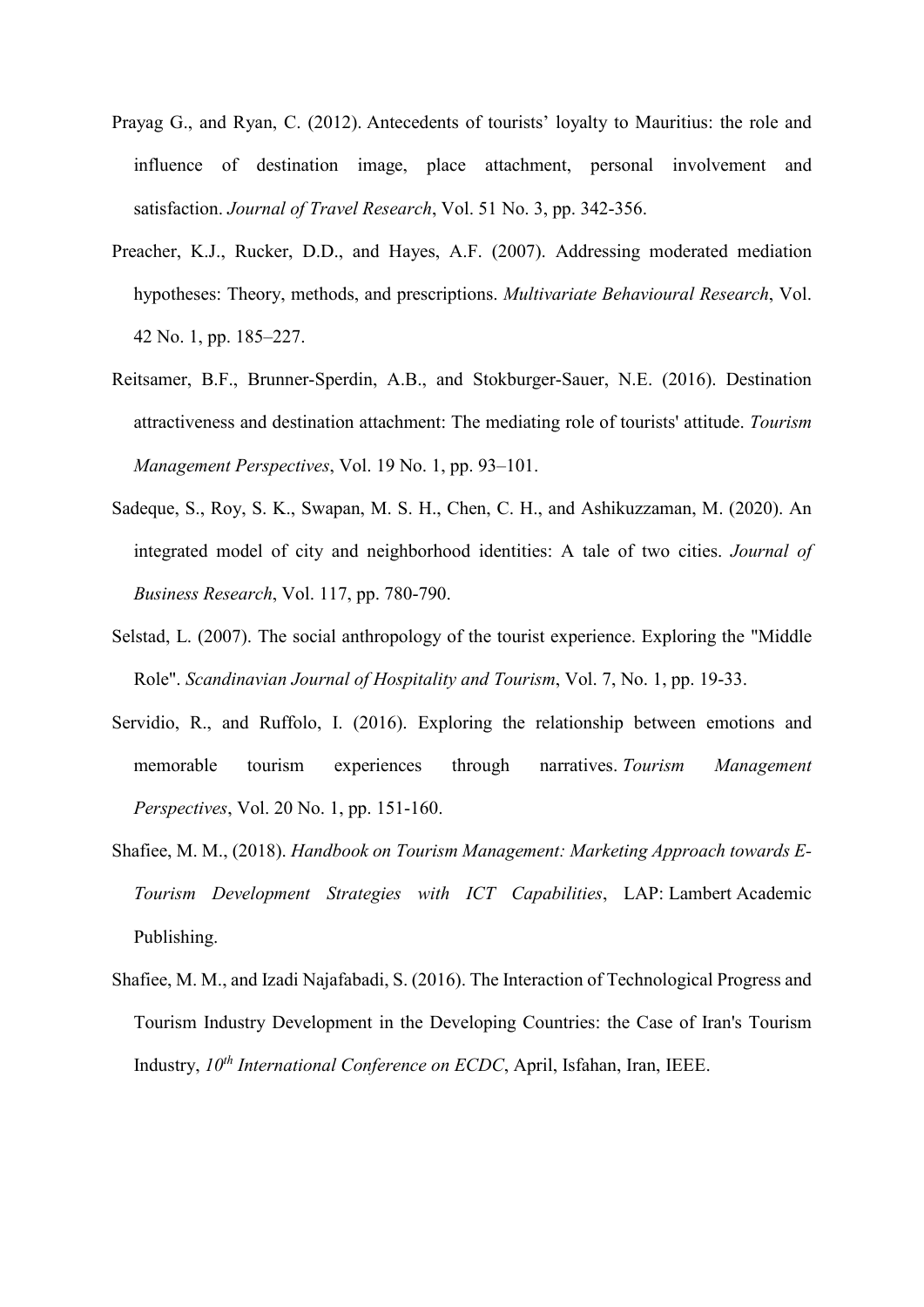- Shafiee, M. M., Tabaeeian, R. A., & Khoshfetrat, A. (2020). Tourist engagement and citizenship behavior: The mediating role of relationship quality in the hotel industry. *Tourism and Hospitality Research*, 20 (4), 481-492.
- Shafiee, M.M., Shafiee M.M., Shams, H., Yahai, M.R., and Golchin, H. (2013). ICT Capacities in Creating Sustainable Urban Tourism and Its Effects on Resident Quality of Life, Paper presented at the *7th International Conference on e-commerce in developing countries (ECDC),* April, Kish Island, Iran, IEEE.
- Singh, B., Selvarajan, T. T., and Chapa, O. (2019). High-quality relationships as antecedents of OCB: roles of identity freedom and gender. Equality, *Diversity and Inclusion: An International Journal*. Vol. 38 No. 8, pp. 793-813.
- So, K.K.F., King, C., Simon Hudson, S. and Meng, F. (2017). The missing link in building customer brand identification: The role of brand attractiveness. *Tourism Management*, Vol. 57 No. 1, pp. 640-651.
- So, K.K.F., King, C., Sparksa, and Wanga, Y. (2013). The influence of customer brand identification on hotel brand evaluation and loyalty development. *International Journal of Hospitality Management*, Vol. 34 No. 1, pp. 31–41.
- Stets, J. E., and Serpe, R. T. (2013). Identity theory. *In Handbook of social psychology* (pp. 31- 60). Springer, Dordrecht.
- Sthapit, E., and Jiménez-Barreto, J. (2018). Exploring tourists' memorable hospitality experiences: An Airbnb perspective. *Tourism Management Perspectives*, Vol. 28 No. 1, pp. 83-92.
- Stokburger-Sauer, N., Ratneshwar, S., and Sen, S. (2012). Drivers of consumer–brand identification. *International Journal of Research in Marketing*, Vol. 29 No. 4, pp. 406–418.
- Swanson, K. (2015). Place brand love and marketing to place consumers as tourists. *Journal of Place Management and Development*, Vol. 8 No. 2, pp. 142–146.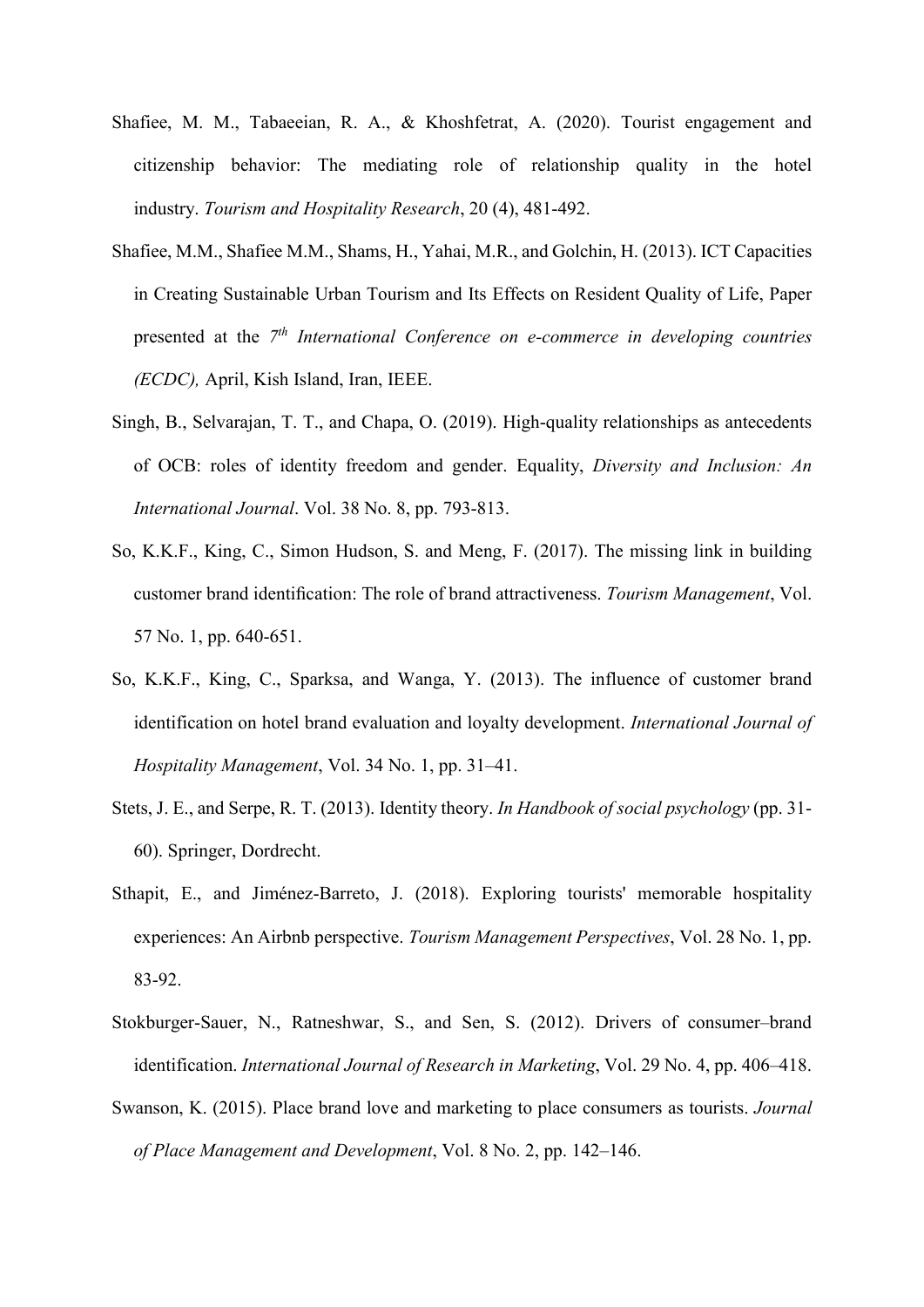- Swanson, K. (2017). Destination brand love: managerial implications and applications to tourism businesses. *Journal of Place Management and Development*, Vol. 10 No. 1, pp. 88- 97.
- Swanson, K., Medway, D., and Warnaby, G. (2017). 'I love this place': tourists' destination brand love. In *Handbook on Place Branding and Marketing*. Edward Elgar Publishing.
- Tajfel, H., and Turner, J. C. (1979). An integrative theory of intergroup conflict. In W. G. Austin & S. Worchel (Eds.): *The social psychology of intergroup relations* (pp. 33–47). *Monterey, CA: Brooks/Col*e.
- Thai, N.T. and Yuksel, U. (2017). Too many destinations to visit: Tourists' dilemma? *Annals of Tourism Research*, Vol. 62 No. 1, pp. 38–53.
- Torres, P., Augusto, M., and Godinho, P. (2017). Predicting high consumer-brand identification and high repurchase: Necessary and sufficient conditions. *Journal of Business Research*, Vol. 79 No. 1, pp. 52–65.
- Tsai, S. (2012). Place attachment and tourism marketing: Investigating international tourists in Singapore. *International Journal of Tourism Research*, Vol. 14 No. 1, pp. 139-152.
- Tuškej, U., Golob, U., and Podnar, K. (2013). The role of consumer–brand identification in building brand relationships. *Journal of Business Research*, Vol. 66 No. 1, pp. 53–59.
- Vengesayi, S. (2003). A conceptual model of tourism destination competitiveness and attractiveness. *ANZMAC 2003 Conference Proceedings*, Adelaide, pp. 637–647.
- Wang, S., Zhou, L., Lee, S., and King, C. (2014). Analysis of residents' social identity, tourism engagement, and propensity for tourism advocacy. *In Advances in Hospitality and Leisure*. Vol. 10, pp. 109-129
- Wesselmann, S. (2019). Do students belong to Florida's creative class? An empirical study of students' expectations regarding city attractiveness. *Journal of Place Management and Development*, Vol. 12 No. 2, pp. 164-180.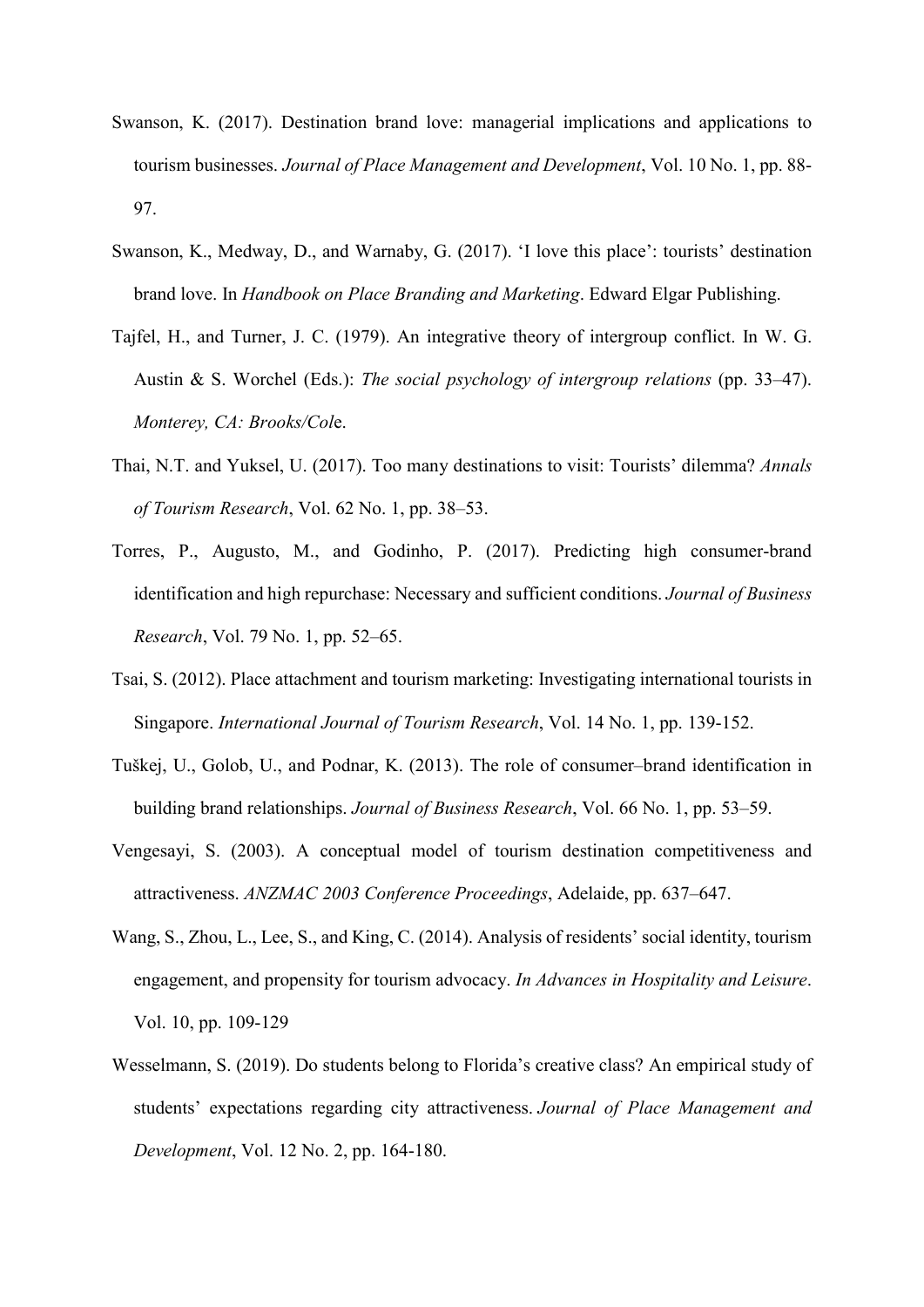- White, N. R., and White, P. B. (2009). The comfort of strangers: Tourists in the Australian outback. *International Journal of Tourism Research*, Vol. 11 No. 2, pp. 143-153.
- Ye, B. H., Zhang, H. Q., Shen, J. H., and Goh, C. (2014). Does social identity affect residents' attitude toward tourism development? *International Journal of Contemporary Hospitality Management.* Vol. 26, No. 6, pp. 907-929.
- Yuksel, A., Yuksel, F., and Bilim, Y. (2010). Destination attachment: Effects on customer satisfaction and cognitive, affective, and conative loyalty. *Tourism Management*, Vol. 31 No. 2, pp. 274-284.
- Zandvliet, R., Dijst, M., and Bertolini, L. (2006). Destination choice and the identity of places: A disaggregated analysis for different types of visitor population environment in the Netherlands. *Journal of Transport Geography*, Vol. 14, No. 6, pp. 451-462.
- Zenker, S., Braun, E., and Petersen, S. (2017). Branding the destination versus the place: The effects of brand complexity and identification for residents and visitors. *Tourism Management*, *58*, 15-27.
- Zhang, H., Wu, Y., and Buhalis, D. (2018). A model of perceived image, memorable tourism experiences and revisit intention. *Journal of Destination Marketing & Management*, Vol. 8, No. 1, pp. 326-336.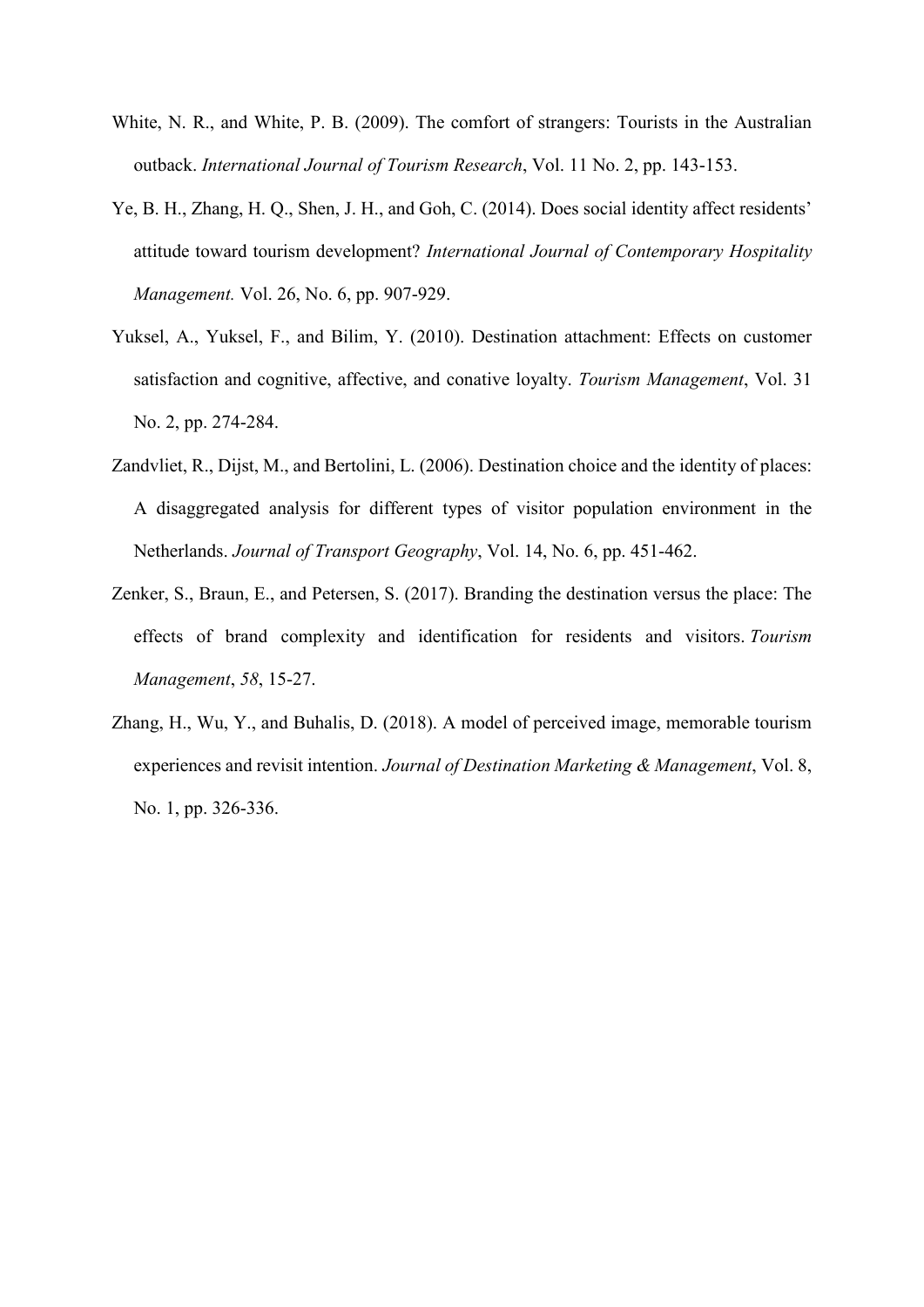## **Table 1: Study constructs, items, and scale validation**

| <b>Construct Items</b>                               |                                                                     | Factor<br>Loading | Mean | Std.<br>Dev. | <b>AVE</b>                                             | CR                         | Cronbach $\alpha$         |  |  |
|------------------------------------------------------|---------------------------------------------------------------------|-------------------|------|--------------|--------------------------------------------------------|----------------------------|---------------------------|--|--|
|                                                      | <b>Memorable Destination Experience</b>                             |                   |      |              | 0.64                                                   | 0.83                       | 0.92                      |  |  |
|                                                      | I have many memorable experiences with this destination             | 0.88              | 3.22 | 1.28         |                                                        |                            |                           |  |  |
|                                                      | Thinking of this destination brings back good memories              | 0.96              | 3.15 | 1.32         | Stokburger-Sauer et al. (2012);<br>Zhang et al. (2018) |                            |                           |  |  |
|                                                      | I have fond memories of this destination                            | 0.48              | 3.18 | 1.31         |                                                        |                            |                           |  |  |
|                                                      | <b>Destination Attractiveness</b>                                   |                   |      |              | 0.48                                                   | 0.74                       | 0.86                      |  |  |
|                                                      | I like what this destination represents                             | 0.65              | 3.07 | 1.28         |                                                        |                            |                           |  |  |
|                                                      | I think that this destination is attractive                         | 0.74              | 3.08 | 1.29         |                                                        | Mikulić et al. (2016);     |                           |  |  |
|                                                      | I like what this destination embodies                               | 0.69              | 3.44 | 1.28         | Wesselmann (2019)                                      |                            |                           |  |  |
|                                                      | <b>Tourist-Destination Cognitive Identification</b>                 |                   |      |              | 0.49                                                   | 0.74                       | 0.84                      |  |  |
|                                                      | This destination embodies what I believe in                         | 0.57              | 3.16 | 1.33         |                                                        | Lam et al. (2013);         |                           |  |  |
|                                                      | I perceive many overlaps between myself and this destination        | 0.84              | 3.22 | 1.22         |                                                        | So et al. (2017);          |                           |  |  |
|                                                      | My sense of who am I overlaps with what this destination represents | 0.68              | 3.13 | 1.27         |                                                        | Torres et al. (2017)       |                           |  |  |
|                                                      | <b>Tourist-Destination Affective Identification</b>                 |                   |      |              | 0.54                                                   | 0.77                       | 0.89                      |  |  |
|                                                      | I am attached to this destination                                   | 0.84              | 3.56 | 1.15         |                                                        | Lam et al. (2013);         |                           |  |  |
|                                                      | I feel a strong sense of belonging to this destination              | 0.65              | 3.36 | 1.24         |                                                        | So et al. (2017);          |                           |  |  |
|                                                      | This destination is like a part of me                               | 0.69              | 3.34 | 1.20         |                                                        | Torres et al. (2017)       |                           |  |  |
| <b>Tourist-Destination Evaluative Identification</b> |                                                                     |                   |      |              | 0.55                                                   | 0.78                       | 0.89                      |  |  |
|                                                      | This destination is valuable for me                                 | 0.77              | 3.42 | 1.20         | Lam et al. (2013);                                     |                            |                           |  |  |
|                                                      | This is an important destination for tourists                       |                   |      | 1.10         | So et al. (2017);                                      |                            |                           |  |  |
|                                                      | I am a privileged tourist to see this destination                   | 0.78              | 3.47 | 1.20         | Torres et al. (2017)                                   |                            |                           |  |  |
| <b>Destination Love</b>                              |                                                                     |                   |      |              | 0.56                                                   | 0.86                       | 0.93                      |  |  |
|                                                      | This is a wonderful destination                                     | 0.57              | 3.52 | 1.10         |                                                        |                            |                           |  |  |
|                                                      | This destination is very awesome                                    | 0.56              | 3.27 | 1.24         |                                                        | Aro et al. (2019);         |                           |  |  |
|                                                      | I have particular feelings about this destination                   | 0.85              | 3.36 | 1.18         |                                                        | Carroll and Ahuvia (2006); |                           |  |  |
|                                                      | I love this destination                                             | 0.82              | 3.20 | 1.22         | Lee and Hyun (2016)                                    |                            |                           |  |  |
|                                                      | This destination makes me feel exceptional                          | 0.87              | 3.39 | 1.13         |                                                        |                            |                           |  |  |
| Word-of-mouth                                        |                                                                     |                   |      |              | 0.45                                                   | 0.76                       | 0.87                      |  |  |
|                                                      | I talk about this destination with others                           | 0.63              | 3.54 | 1.14         |                                                        |                            |                           |  |  |
|                                                      | I recommend this destination to friends/family                      | 0.81              | 3.60 | 1.11         | Anggraeni (2015);<br>Hosany and Prayag (2013)          |                            |                           |  |  |
|                                                      | I spread the good words about this destination                      | 0.55              | 3.06 | 1.25         |                                                        |                            |                           |  |  |
|                                                      | I give a lot of positive word-of-mouth about this destination       | 0.65              | 3.40 | 1.23         |                                                        |                            |                           |  |  |
| <b>Revisit Intention</b>                             |                                                                     |                   |      |              | 0.51                                                   | 0.80                       | 0.90                      |  |  |
|                                                      | I intend to revisit this destination again                          | 0.71              | 3.09 | 1.35         |                                                        |                            |                           |  |  |
|                                                      | I would rather travel to this destination among other destinations  | 0.68              | 3.14 | 1.38         |                                                        |                            | Kumar and Kaushik (2018); |  |  |
|                                                      | There is possibility to travel sometime to this destination again   | 0.62              | 3.16 | 1.42         |                                                        | Zhang et al. (2018)        |                           |  |  |
|                                                      | This destination is the next vacation place for me                  | 0.83              | 3.21 | 1.38         |                                                        |                            |                           |  |  |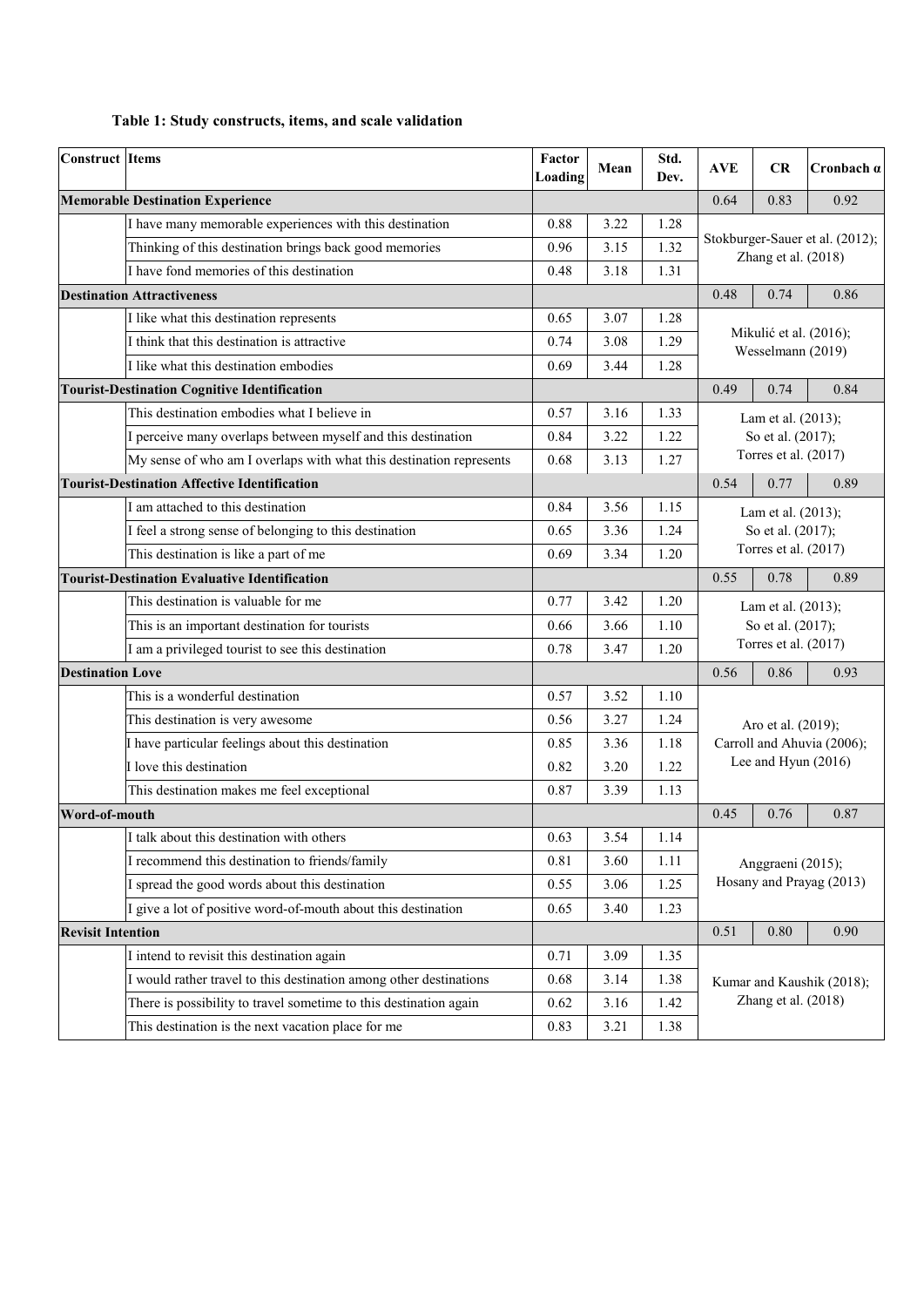| Variable           |                            | Iranian domestic tourists |         | International tourists |         |  |  |
|--------------------|----------------------------|---------------------------|---------|------------------------|---------|--|--|
|                    | Category                   | Frequency                 | Percent | Frequency              | Percent |  |  |
| Gender             | Men                        | 155                       | 35.3%   | 114                    | 26%     |  |  |
|                    | Women                      | 91                        | 20.7%   | 79                     | 18%     |  |  |
|                    | $16 - 25$                  | 71                        | 16.2%   | 52                     | 11.8%   |  |  |
| Age                | 26-35                      | 103                       | 23.5%   | 77                     | 17.5%   |  |  |
|                    | 36-45                      | 61                        | 13.9%   | 55                     | 12.5%   |  |  |
|                    | 46 and above               | 11                        | 2.5%    | 9                      | 2.1%    |  |  |
|                    | High school                | 23                        | 5.2%    | 35                     | 8%      |  |  |
| Education          | Bachelor                   | 123                       | 28%     | 79                     | 18%     |  |  |
|                    | M.SC                       | 79                        | 18%     | 68                     | 15.5%   |  |  |
|                    | PhD                        | 21                        | 4.8%    | 11                     | 2.5%    |  |  |
|                    | Single                     | 72                        | 16.4%   | 63                     | 14.4%   |  |  |
| Partnership status | Married                    | 174                       | 39.6%   | 130                    | 29.6%   |  |  |
|                    | Family                     | 182                       | 41.5%   | 115                    | 26.2%   |  |  |
| Whom travel with   | Without family             | 64                        | 14.6%   | 78                     | 17.8%   |  |  |
|                    | Isfahan                    | 41                        | 9.3%    | 38                     | 8.7%    |  |  |
|                    | Shiraz                     | 40                        | 9.1%    | 36                     | 8.2%    |  |  |
| City               | Tehran                     | 48                        | 10.9%   | 39                     | 8.9%    |  |  |
|                    | Mashhad                    | 43                        | 9.8%    | 28                     | 6.4%    |  |  |
|                    | Rasht                      | 32                        | 7.3%    | 29                     | 6.6%    |  |  |
|                    | Mazandaran                 | 42                        | 9.6%    | 23                     | 5.2%    |  |  |
|                    | Less than 3 days           | 63                        | 25.6%   | 35                     | 18.1%   |  |  |
| Staying time       | $3-10$ days                | 94                        | 38.2%   | 89                     | 46.1%   |  |  |
|                    | 10-30 days                 | 52                        | 21.1%   | 46                     | 23.8%   |  |  |
|                    | More than 1 month          | 37                        | 15%     | 23                     | 11.9%   |  |  |
| Visiting           | First-time                 | 105                       | 42.7%   | 116                    | 60.1%   |  |  |
| experience         | Revisiting                 | 141                       | 57.3%   | 77                     | 39.9%   |  |  |
|                    | Visiting friends/relatives | 43                        | 17.5%   | 30                     | 15.5%   |  |  |
|                    | Medical                    | 19                        | 7.7%    | 11                     | 5.7%    |  |  |
| Travel main        | Educational                | 23                        | 9.4%    | 14                     | 7.3%    |  |  |
| purpose            | Religious                  | 41                        | 16.7%   | 29                     | 15%     |  |  |
|                    | <b>Business</b>            | 37                        | 15%     | 26                     | 13.5%   |  |  |
|                    | Enjoyment/relaxation       | 83                        | 33.7%   | 83                     | 43%     |  |  |

# **Table 2: Demographic profile (N = 439)**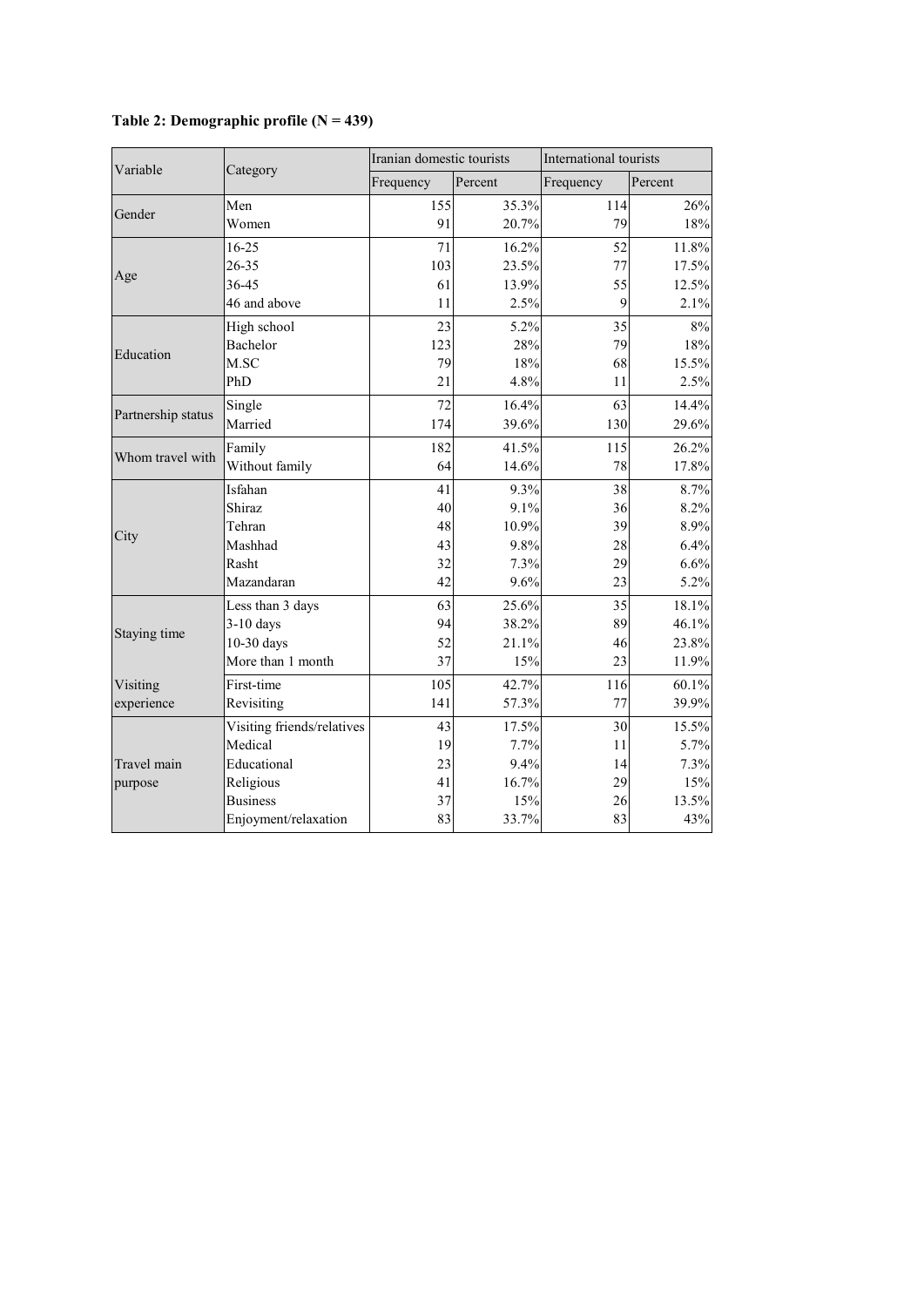## **Table 3: Correlation matrix, discriminant validity, means, and standard deviations**

| <b>Construct</b>                        | Memorable<br>Destination<br>Experience | Attractiveness<br>Destination | Identification<br>Cognitive | Identification<br>Affective | Identification<br>Evaluative | <b>Destination Love</b> | Word-of-mouth | <b>Revisit Intention</b> | Mean | <b>SD</b> |
|-----------------------------------------|----------------------------------------|-------------------------------|-----------------------------|-----------------------------|------------------------------|-------------------------|---------------|--------------------------|------|-----------|
| <b>Memorable Destination Experience</b> | 0.80                                   |                               |                             |                             |                              |                         |               |                          | 3.18 | 1.30      |
| <b>Destination Attractiveness</b>       | $0.55***$                              | 0.69                          |                             |                             |                              |                         |               |                          | 3.20 | 1.28      |
| <b>Cognitive Identification</b>         | $0.56***$                              | $0.36***$                     | 0.70                        |                             |                              |                         |               |                          | 3.17 | 1.27      |
| <b>Affective Identification</b>         | $0.54***$                              | $0.59**$                      | $0.25*$                     | 0.73                        |                              |                         |               |                          | 3.42 | 1.20      |
| <b>Evaluative Identification</b>        | $0.49**$                               | $0.63***$                     | $0.29**$                    | $0.49**$                    | 0.75                         |                         |               |                          | 3.52 | 1.17      |
| <b>Destination Love</b>                 | $0.60**$                               | $0.60**$                      | $0.42**$                    | $0.71***$                   | $0.44**$                     | 0.75                    |               |                          | 3.35 | 1.17      |
| Word-of-mouth                           | $0.53***$                              | $0.66***$                     | $0.30**$                    | $0.60**$                    | $0.53***$                    | $0.58***$               | 0.67          |                          | 3.40 | 1.18      |
| <b>Revisit Intention</b>                | $0.29**$                               | $0.33***$                     | $0.19*$                     | $0.21*$                     | $0.29***$                    | $0.46***$               | $0.39***$     | 0.71                     | 3.15 | 1.38      |

*\* p < 0.05, \*\* p < 0.001, Diagonal values: the square root of each construct's AVE*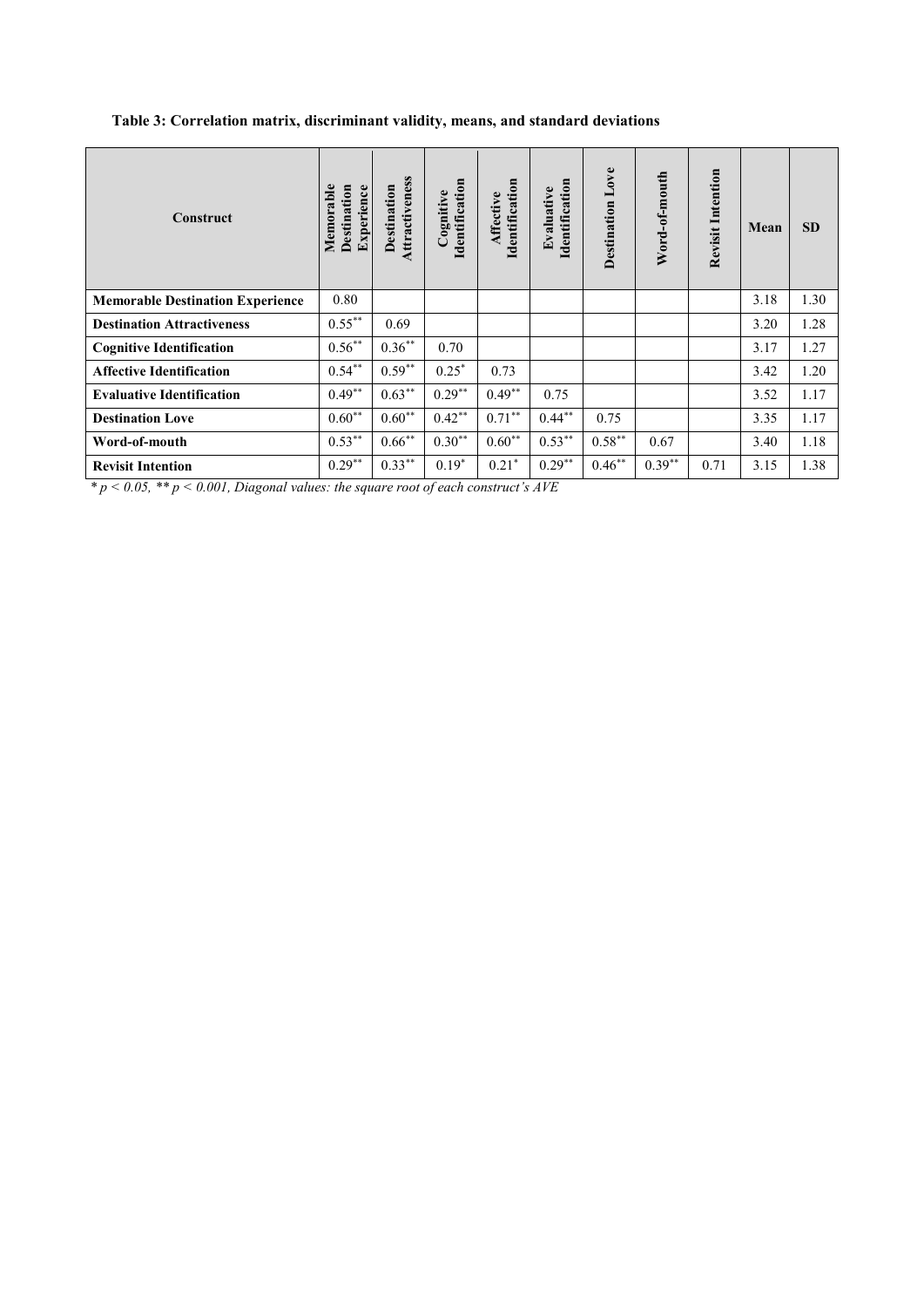# **Table 4: Hypotheses testing**

|                 | <b>Hypothesized Path</b>                                                                   |                               |                                               | β       | S.E     | C.R              | $\boldsymbol{p}$ | <b>Results</b> |
|-----------------|--------------------------------------------------------------------------------------------|-------------------------------|-----------------------------------------------|---------|---------|------------------|------------------|----------------|
|                 | H1a Memorable Destination Experience<br>Tourist-Destination Cognitive Identification<br>-> |                               |                                               |         | 0.079   | 7.95             | ***              | Supported      |
| H1b             | Tourist-Destination Affective Identification<br>Memorable Destination Experience<br>->     |                               | 0.653                                         | 0.070   | 8.93    | ***              | Supported        |                |
| H <sub>1c</sub> | Memorable Destination Experience                                                           | ->                            | Tourist-Destination Evaluative Identification | 0.391   | 0.056   | 3.44             | ***              | Supported      |
| H2a             | <b>Destination Attractiveness</b>                                                          | ->                            | Tourist-Destination Cognitive Identification  | 0.218   | 0.055   | 3.93             | ***              | Supported      |
| H2b             | <b>Destination Attractiveness</b>                                                          | ->                            | Tourist-Destination Affective Identification  | 0.538   | 0.056   | 8.59             | ***              | Supported      |
| H2c             | <b>Destination Attractiveness</b><br>Tourist-Destination Evaluative Identification<br>->   |                               | 0.158                                         | 0.045   | 3.60    | ***              | Supported        |                |
| H3a             | <b>Destination Love</b><br>Tourist-Destination Cognitive Identification<br>->              |                               | 0.107                                         | 0.039   | 2.73    | .006             | Supported        |                |
| H3b             | Tourist-Destination Affective Identification                                               | -><br><b>Destination Love</b> |                                               | 0.266   | 0.046   | 4.83             | ***              | Supported      |
| H3c             | Tourist-Destination Evaluative Identification                                              | ->                            | <b>Destination Love</b>                       | 0.179   | 0.049   | 3.41             | .002             | Supported      |
|                 | <b>Interaction Effect</b>                                                                  |                               |                                               | $\beta$ |         | $\boldsymbol{p}$ | $R^2$ (Change)   | <b>Results</b> |
|                 | Cognitive identification $\times$ gender                                                   |                               |                                               | 0.115   | 3.73    | ***              |                  | Male >         |
|                 | $H4a$ <i>Male</i>                                                                          |                               |                                               |         | 6.33    | ***              | 0.622<br>(0.017) | Female         |
|                 | Female                                                                                     |                               |                                               |         |         |                  |                  |                |
|                 | Affective identification $\times$ gender                                                   |                               |                                               |         | $-3.61$ | ***              | 0.712            | Female >       |
|                 | $H4b$ $_{Male}$                                                                            |                               |                                               |         |         | ***              | (0.013)          | Male           |
|                 | Female                                                                                     |                               | 0.603                                         | 9.19    | ***     |                  |                  |                |
|                 | Evaluative identification $\times$ gender<br>$H4c$ $Male$                                  |                               |                                               |         | 1.04    | .108             | 0.573            | No             |
|                 |                                                                                            |                               |                                               |         | 3.89    | ***              | (0.003)          | significant    |
|                 | Female                                                                                     |                               |                                               |         |         | ***              |                  | difference     |
|                 | <b>Hypothesized Path</b>                                                                   |                               |                                               | $\beta$ | S.E     | C.R              | $\boldsymbol{p}$ | <b>Results</b> |
| H <sub>5a</sub> | <b>Destination Love</b>                                                                    | ->                            | Word-of-mouth                                 | 0.777   | 0.070   | 9.35             | ***              | Supported      |
| H5b             | <b>Destination Love</b>                                                                    | ->                            | <b>Revisit Intention</b>                      | 0.498   | 0.098   | ***<br>6.04      |                  | Supported      |
| <b>H6</b>       | Word-of-mouth<br><b>Revisit Intention</b><br>->                                            |                               |                                               |         | 0.043   | 5.04             | ***              | Supported      |

*Notes: GFI = 0.908; RMSEA = 0.052; CFI = 914; CMIN/DF = 2.816; AGFI = 0.894; TLI = 0.903; \*\*\* p < 0.001*